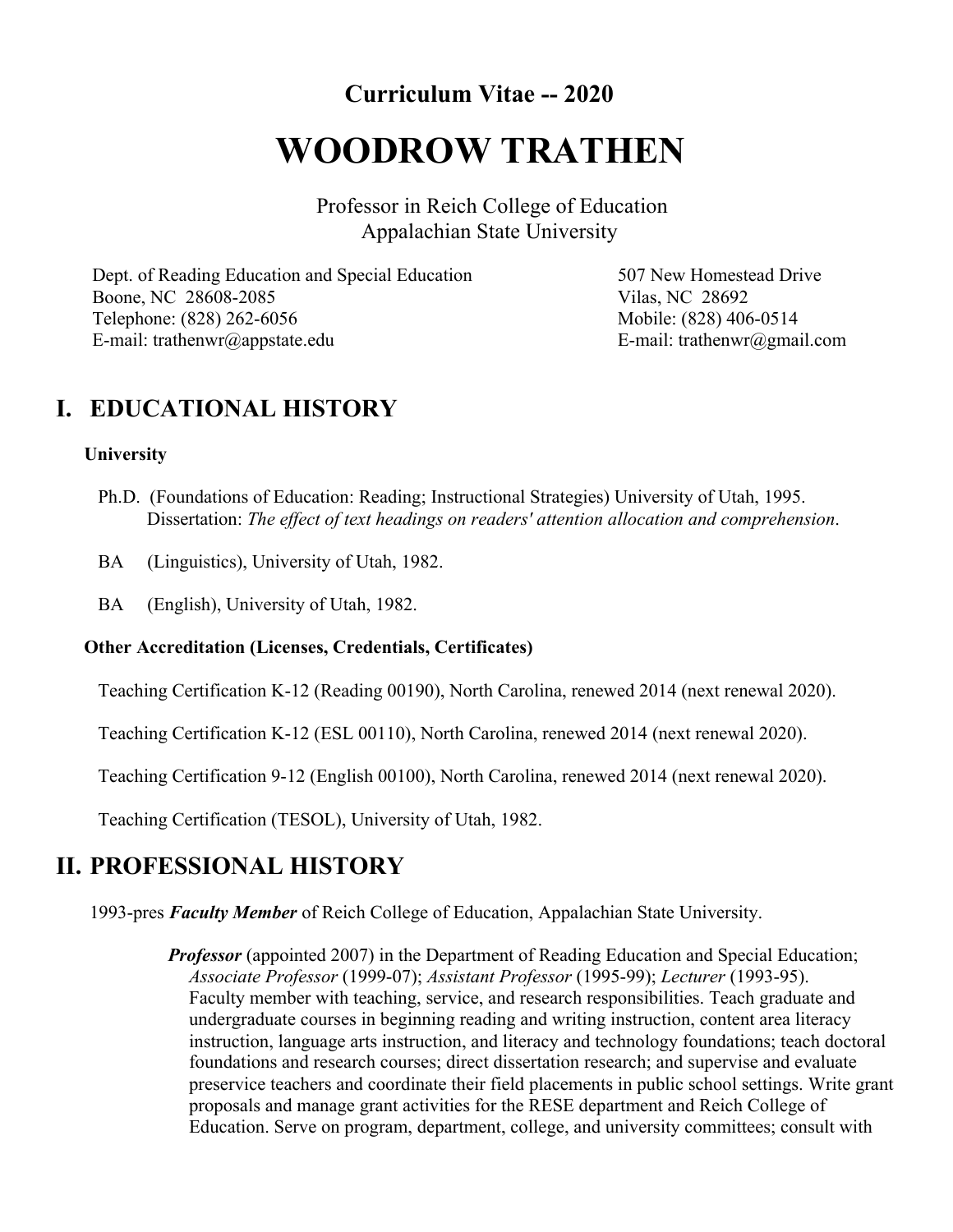local public school districts to provide curriculum development and in-service teacher training. Conduct research in the areas of literacy learning, literacy instruction, public school and university collaboration, and use of technology in teacher education programs.

- *Department Chairperson* (appointed 2017); *Interim Department Chair* (2014-17) of the Department of Reading Education and Special Education. Administrator for all department related functions, including supervising over 20 tenure-line faculty members, many adjuncts, office staff, and graduate assistants. Manage yearly department budget, summer funds, and grant funds; oversee curriculum revision, course planning, scheduling, and delivery. Responsible for RESE reports to the Dean, Provost, and external agencies. Oversee one undergraduate program, three North Carolina teaching licensure programs, two graduate programs, two graduate certificate programs, and one doctoral degree concentration.
- *Administrative Program Director* (1998-2014) of the Reading and Language Arts Program in the Reich College of Education. Administrative duties included program development, assessment & revision; program faculty coordination and evaluation; graduate student recruitment; and coordination of on-campus and off-campus graduate programs, as well as undergraduate courses that serve all teacher education programs.
- 1992-93 *Instructor* for the College of Arts and Science, Westminster College. Taught graduate and undergraduate courses for the Teacher Education Program and for the Psychology Department. Responsible for designing curriculum, teaching, and evaluating students.
- 1990-93 *Instructor* for the Department of Educational Studies, University of Utah. Instructor for both graduate and undergraduate courses in a teacher education program. Taught a liberal education course on literacy, teacher training courses on reading, language arts, and writing methods. Conceptualized, designed, and taught a graduate seminar for incoming doctoral students. Supervised student teachers and conducted training seminars for the Elementary Education Program.
- 1990-93 *Assistant Coordinator* for the Learning Center, Department of Educational Psychology, University of Utah. Coordinated the teaching of eleven sections of an undergraduate learning skills course. Responsible for training staff and conducting instructional workshops. Assisted in designing curriculum, scheduling, hiring, observing, and evaluating staff.
- 1987-92 *Research Assistant and Teaching Assistant* for the Department of Educational Studies, University of Utah. As research assistant, responsible for gathering and analyzing data for faculty who were conducting theoretical and instructional research on strategic reading processes. Assisted in designing and conducting research, analyzing data, and publishing findings. As a teaching assistant, responsible for developing and grading exams, grading papers, meeting with students, and giving occasional lectures for undergraduate teacher education courses. Assisted in observing and evaluating student teachers.
- 1989-91 *Instructor* for the Learning Center, Department of Educational Psychology, University of Utah. Instructor for an undergraduate course designed to improve incoming freshmen's academic skills in reading, writing, studying, and learning. Responsible for designing curriculum, conducting class discussions, giving lectures, counseling, and evaluating students.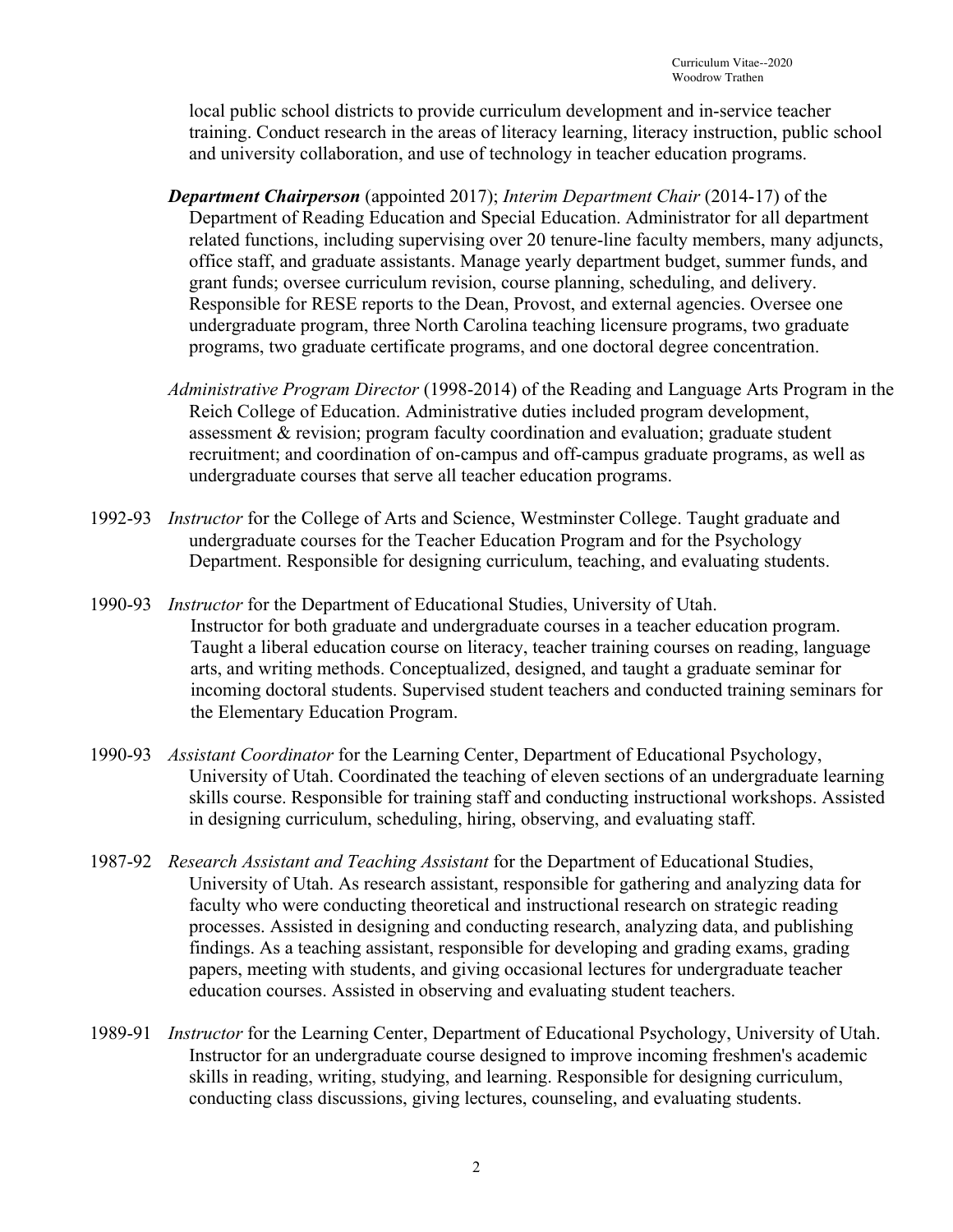- 1986 *Instructor* for the Department of Linguistics, University of Utah. Instructor for an undergraduate introductory course on the study of language. Responsible for designing curriculum, lecturing, advising, and evaluating students. Assisted in developing computer-based instruction for this undergraduate linguistics course.
- 1983-86 *Teaching Assistant* for the Department of Linguistics, University of Utah. Teaching assistant for an undergraduate liberal education course on the study of language. Responsible for grading papers, meeting with students, and giving occasional lectures.
- 1980-85 *Assistant Coordinator* of the Reading Program and *Curriculum and Instruction Specialist, Teacher Trainer* for Guadalupe Educational Programs, Salt Lake City, Utah. Coordinated the development and implementation of a basic reading program for adult English-as-a-secondlanguage students and then organized and coordinated the adaptation of this program to a public school setting. Assisted in writing two one-year, educational development grants that were funded for this project and in publishing two reading manuals for the Utah State Office of Education. Responsible for designing English language lessons for adult non-English speaking students, training volunteer instructors, and teaching English-as-a-second-language classes.
- 1982-83 *Instructor* for the Department of English, University of Utah. Instructor for undergraduate writing classes developed for non-native English speakers. Responsible for designing curriculum, lecturing, advising, and evaluating students.
- 1980-83 *Teacher* of English as a Second Language for Granite School District, Salt Lake City, Utah. Primary teacher of English to non-native English speaking students in Granite High School and Bennion Elementary School.

# **III. GRANTS & DONOR PROPOSALS**

#### **Awarded—18**

- **Trathen**, W., with others (2015-22). *State Employees Credit Union (SECU) Partnership Appalachian*. Proposal to donor for the Reich College of Education. **Awarded \$1,760,000**.
- **Trathen**, W., with others (2019-2021). *Maximizing Authentic Engagement: The Academy at Middle Fork Research Cluster Proposal*. Proposal to *Special Innovation Grant from the Office of the Chancellor* (Appalachian State University). **Awarded** (amount not specified—will cover faculty release and partial research costs).
- **Trathen**, W. (2015-17). *Alleghany Literacy Project; Subcontract of Alleghany C2C (Cradle to Career).* US Department of Education (DOED). **Awarded \$176,657**.
- **Trathen**, W., with others (2016). *Partnership Between Armenian State Pedagogical University (ASPU) and Appalachian State University*. UNICEF-Armenia. Requested \$1,778,759. Not funded.
- **Trathen**, W., with others (2015). *ASU Reading Clinic.* Proposal to Pat Anderson (Hickory, NC) donor. **Awarded \$300,000**.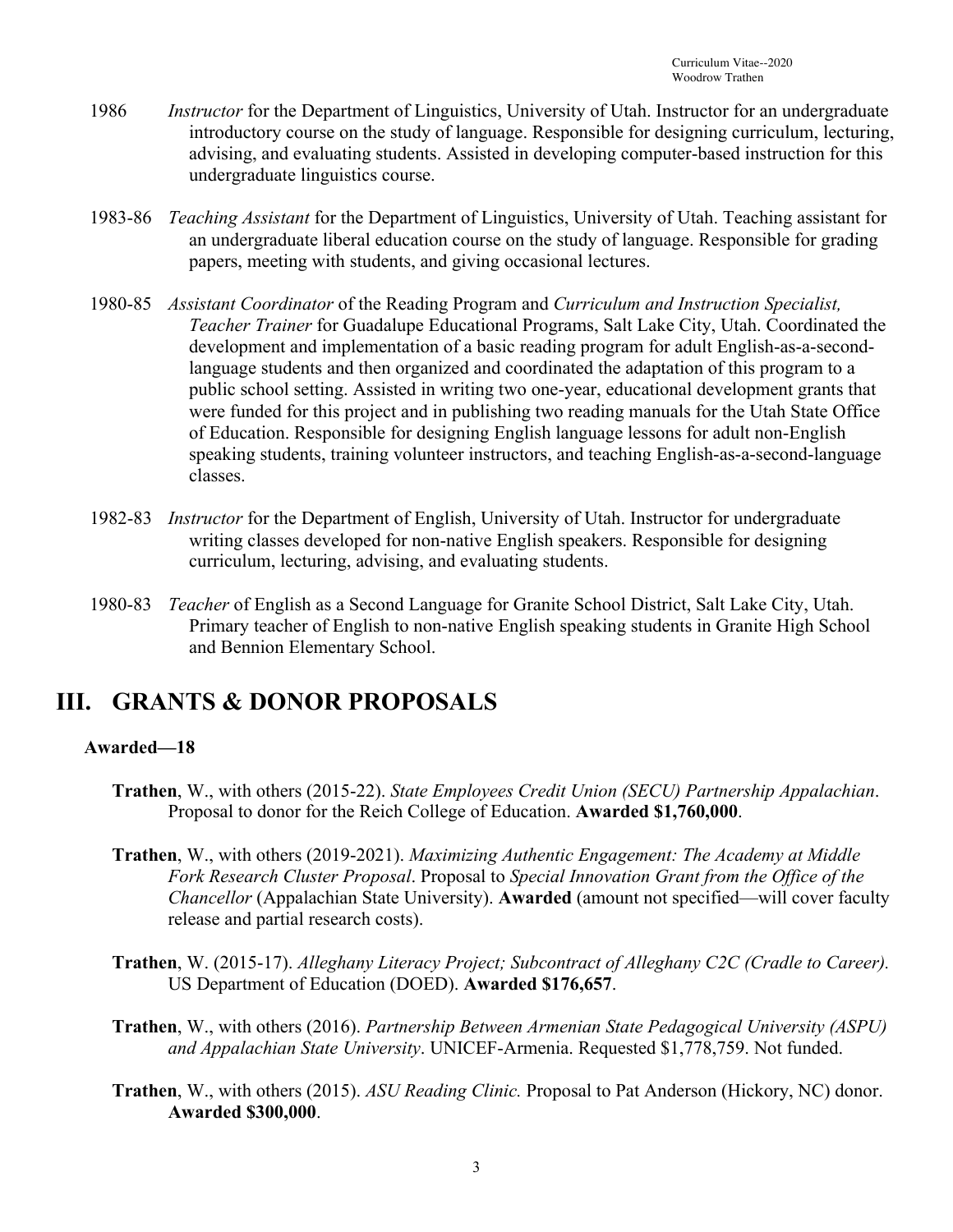- **Trathen**, W. (2011-13). *Graduate Research Associate Mentoring Program (GRAM)*. Appalachian State University. **Awarded \$20,000**.
- **Trathen**, W. (2005-06). *Content area reading Alleghany, II (CAR-A, II)*. The *University of North Carolina NC Quest grant, Cycle 3*. **Awarded \$135,400**.
- **Trathen**, W. (2004-05). *Content area reading Alleghany (CAR-A)*. The *University of North Carolina NC Quest grant, Cycle 2*. **Awarded \$291,584**.
- **Trathen**, W. (2004-05**).** *Content area reading on-line 2: Modular content development*. *RCOE Successful Applications of Learning Technologies (SALT)* grant. **Awarded \$18,000**.
- **Trathen**, W. (2003-04**).** *Content area reading on-line: Modular content development*. *RCOE Successful Applications of Learning Technologies (SALT)* grant. **Awarded \$21,000**.
- **Trathen**, W., with others(2003). *A math-science-reading professional development initiative*. The *University of North Carolina NC Quest grant, Cycle 1*. Requested \$209,827: Not funded.
- **Trathen**, W., & Frye, E. M. (2002). *Changes in attitudes and perceptions about literacy instruction*. *RCOE Partnership Grant*. **Awarded \$1000**.
- **Trathen**, W., & Frye, E. M. (2002). *Impact of literature-based guided reading instruction on teachers' and students' attitudes about language arts curriculum*. *RCOE Faculty, Student Collaboration* grant. **Awarded \$2000**.
- **Trathen**, W. with Schram, P. (2001). *Beech Mountain, Bethel, & Mabel/ASU elementary education partnership*. Part of the *Reich College of Education Partnership for Excellence in Education* grant. **Awarded \$19,000**.
- **Trathen**, W. with Schram, P. (2000). *Beech Mountain, Bethel, & Mabel/ASU elementary education partnership*. Part of the *Reich College of Education Partnership for Excellence in Education* grant. **Awarded \$38,000**.
- **Trathen**, W. (1999). *Proposal to develop a distance learning course for education students*. University of North Carolina grant. **Awarded \$27,000**.
- **Trathen**, W. with Schram, P. (1999). *Beech Mountain, Bethel, & Mabel/ASU elementary education partnership*. Part of the *Reich College of Education Partnership for Excellence in Education* grant. **Awarded \$60,000**.
- **Trathen**, W. with Schram, P. (1998). *Beech Mountain & Bethel/ASU elementary education partnership*. Part of the *Reich College of Education Partnership for Excellence in Education* grant. **Awarded \$80,000**.
- **Trathen**, W. with Schram, P. (1997). *Beech Mountain/ASU elementary education partnership*. Part of the *Reich College of Education Partnership for Excellence in Education* grant. **Awarded \$55,000**.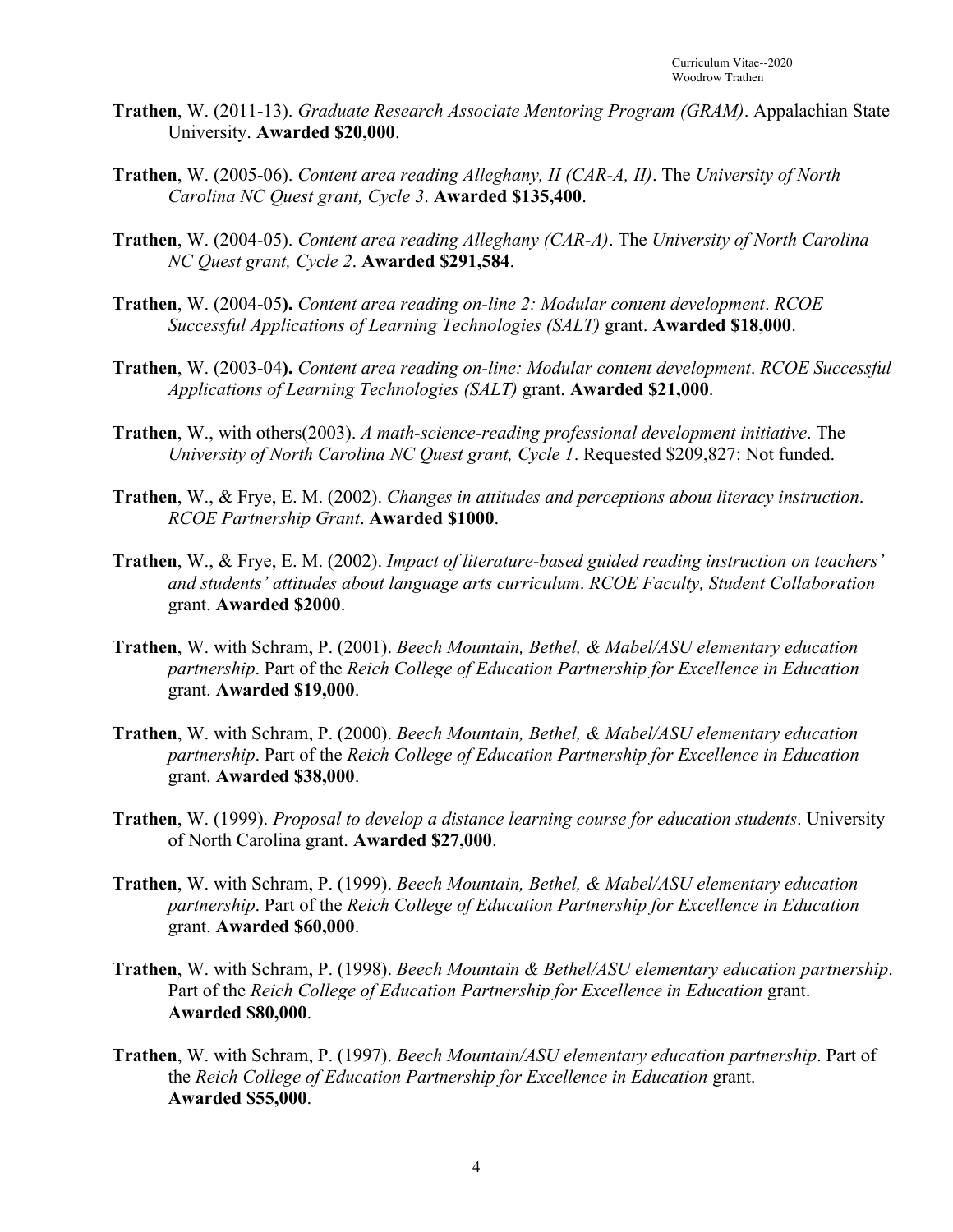**Trathen**, W. (1995). Effects of children's orthographic knowledge on their ability to learn and retain new orthographic structures. *RCOE Research Grant*. **Awarded \$860**.

### **IV. SCHOLARLY PUBLICATIONS AND ACTIVITIES**

#### **Journal Articles (Refereed) and Book Chapters Published**

- Jordan, R., Garwood, J., & **Trathen**, W. (2019). Assessing general education and special education majors' self-efficacy for teaching reading. *Learning Disabilities Research & Practice, 34*(4), 185-195.
- Morris, D., **Trathen**, W., Gill, T., Perney, J., Schlagal, R., Ward, D., & Frye, E. (2019). Reading instructional level from a print-processing perspective. *Reading & Writing Quarterly: Overcoming Learning Difficulties, 35*(6), 556-571.
- Morris, D., **Trathen**, W., Perney, J., Gill, T., Schlagal, R., Ward, D., & Frye, E. M. (2018). Tracking children's print-processing skill across grades 1-3: Implications for reading assessment and instruction. *Reading Psychology, 39*(8), 820-854.
- Morris, D., Pennell, A., Perney, J., & **Trathen**, W. (2018). Using subjective and objective measures to predict level of reading fluency at the end of first grade. *Reading Psychology, 39*(3), 253-270.
- Morris, D., **Trathen**, W., Gill, T., Schlagal, R., Ward, D., & Frye, E. M. (2017). Assessing reading rate in the primary grades  $(1 – 3)$ . *Reading Psychology, 38(7), 653-672.*
- Frye, E. M., Rice, A., & **Trathen**, W. (2017). The poem, the teacher, and the assisted invitation. In B. Culligan & G. Mehigan (Eds.), *Exploring the literacy landscape: Celebrating 40 years of research and practice* (pp. 40-48). Dublin, Ireland: Literacy Association of Ireland.
- Morris, D., **Trathen**, W., Perney, J., Gill, J. T., Schlagal, R., Ward, D., & Frye, E. M. (2017). Three DIBELS tasks vs. three informal reading/spelling tasks: A comparison of predictive validity. *Reading Psychology*, *38*(3), 289-320.
- Morris, D., Meyer, C., **Trathen**, W., McGee, J., Vines, N., Stewart, T., Gill, T., & Schlagal, R. (2016). The Simple View, instructional level, and the plight of struggling fifth-/sixth-grade readers*. Reading & Writing Quarterly: Overcoming Learning Difficulties, 33*(3), 278-289.
- Morris, D., **Trathen**, W., Frye, E. M., Kucan, L., Ward, D., Schlagal, R., & Hendrix, M. (2013). The role of reading rate in the informal assessment of reading ability. *Literacy Research and Instruction, 52*(1), 52-64.
- Morris, D., **Trathen**, W., Lomax, R., Perney, J., Kucan, L., Frye, E. M., Bloodgood, J., Ward, D., & Schlagal, B. (2012). Modeling aspects of print-processing skill: Implications for reading assessment. *Reading and Writing: An Interdisciplinary Journal, 25, 189-215.*
- Morris, D., Bloodgood, J., Perney, J., Frye, E. M., Kucan, L., **Trathen**, W., Ward, D., & Schlagal, B. (2011). Validating craft knowledge: An empirical examination of elementary-grade students' performance on an informal reading assessment. *Elementary School Journal, 112,* 205-233*.*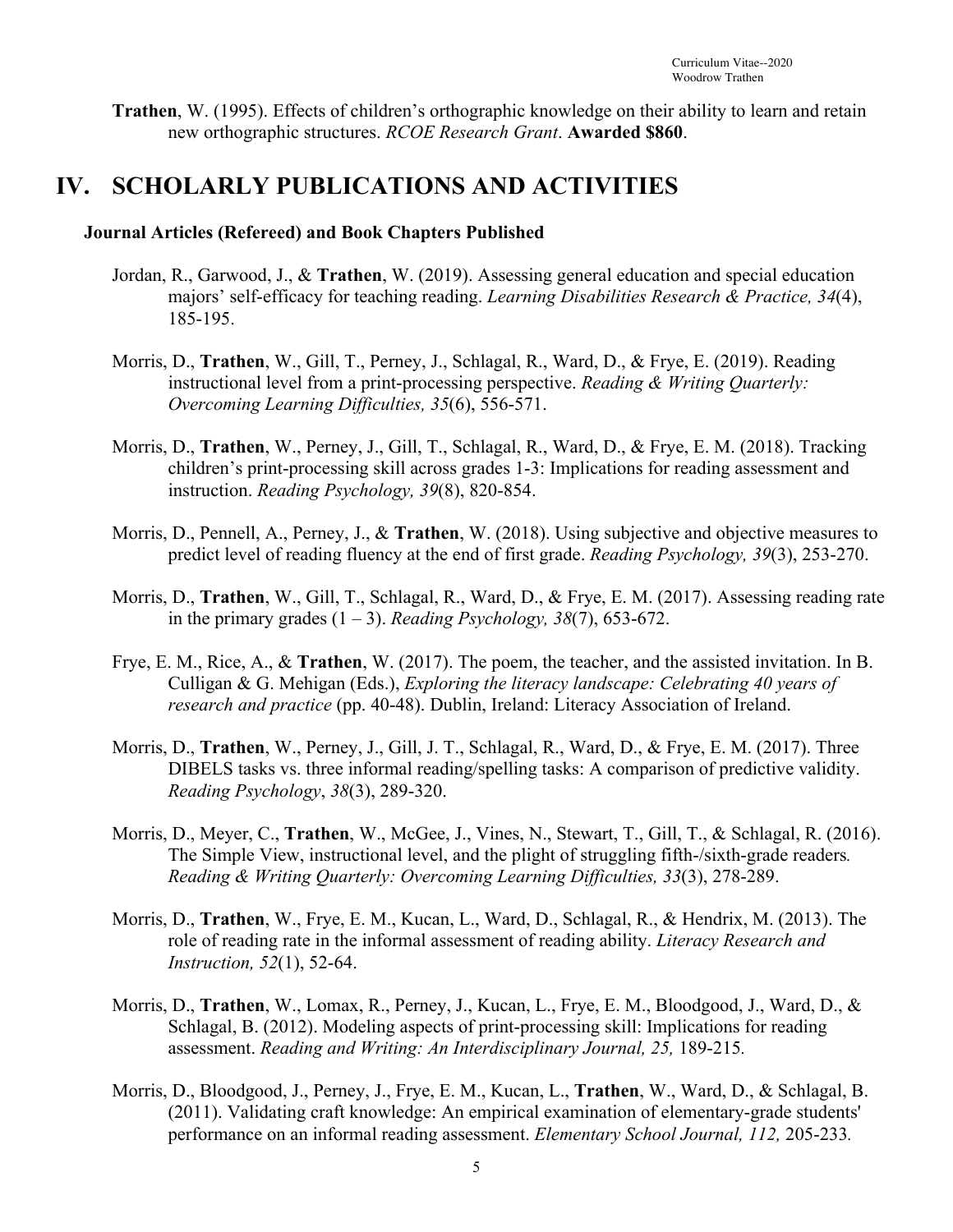- Frye, E. M., **Trathen**, W., & Koppenhaver, D. (2010). Internet workshop and blog publishing: Meeting student (and teacher) learning needs to achieve best practice in the twenty-first-century social studies classrooms. *The Social Studies, 101,* 46-53.
- Frye, E. M., **Trathen**, W., & Schlagal, B. (2010). Extending acrostic poetry into content learning: A scaffolding framework. *The Reading Teacher, 63* (7), 591-595.
- Frye, E. M., **Trathen**, W., & Wilson, K. (2009). Pirates in historical fiction and nonfiction: A twin-text unit of study. *Social Studies and the Young Learner, Vol. 21* (3), 15-16.
- Frye, E. M., **Trathen**, W., & Wilson, K. (2009). Swashbuckling adventures on the high seas: Classroom activities for a unit on pirates. *Social Studies and the Young Learner, Vol. 21* (3), 1-4.
- Bost, R., Ritchie, L., Miller, L., Dass, P., Straits, W., Kucan, L., & **Trathen**, W. (2008). Mastering scientific vocabulary: Three approaches to vocabulary instruction. *School Science Review, 89(329)*, 115-120.
- Kucan, L., **Trathen**, W., Straits, W. J., Hash, D., Link, D., Miller, L., & Pasley, L. (2007). A professional development initiative for developing approaches to vocabulary instruction with secondary mathematics, art, science, and English teachers. *Reading Research and Instruction, 46,* 175-196.
- Miller, L., Straits, W., Kucan, L., **Trathen**, W., & Dass, M. (2007). Using literature circle roles for enhanced science vocabulary understanding. *The Science Teacher, 74(5)*, 52-56.
- Frye, E. M., & **Trathen**, W. (2005). Reading fluency: Implications for classroom instruction. In B. Schlagal (Ed.), *Reading: Legacy, realities, and predictions. Yearbook of the American Reading Forum, Vol. 25*. American Reading Forum. Appalachian State University. Retrieved October 2 2006 from http://www.americanreadingforum.org/05\_yearbook/html/arf\_05\_frye\_trathen.htm
- Dole, J. A., Brown, K. J., & **Trathen**, W. (2004). The effects of strategy instruction on the comprehension performance of at-risk students. Reprinted in R. B. Ruddell & N. J. Unrau (Eds.), *Theoretical models and processes of reading, fifth edition: Supplemental articles* (article no. 2.44, pp. 1-42). Newark, DE: International Reading Association.
- **Trathen**, W., & Schlagal, B. (Eds.). (2004). *Reading research: Has it made a difference in student learning? Yearbook of the American Reading Forum, Vol. 24*. American Reading Forum. Appalachian State University. Retrieved September 13, 2005 from http://www.americanreadingforum.org/04\_yearbook/volume04toc.htm
- **Trathen**, W. (Ed.). (2003*). Reading at the crossroads: Yearbook of the American Reading Forum, Vol. 23*. American Reading Forum. Retrieved February 20, 2004 from http://www.americanreadingforum.org/03\_yearbook/volume03toc.htm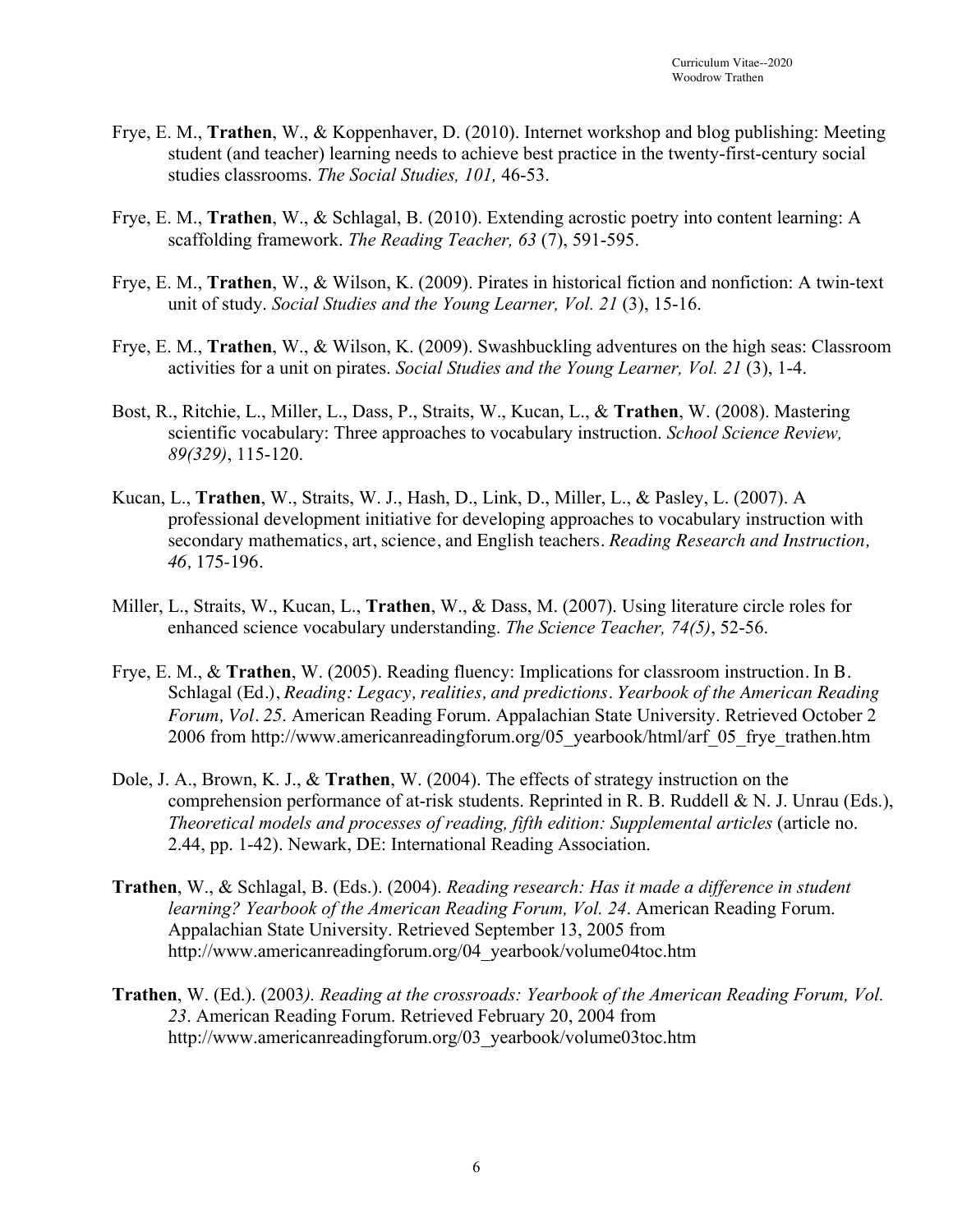- **Trathen**, W., Schram, P., Shomaker, P., Maldonado, J., & McKinney, T. (2003). The impact of professional development activity on student reading performance. In D. L. Wiseman & S. L. Knight (Eds.), *Linking school-university collaboration and k-12 student outcomes* (pp. 115-130). Washington DC: AACTE.
- Frye, E. M., & **Trathen**, W. (2002). Guided reading with 4<sup>th</sup>- and 5<sup>th</sup>-grade students using instructional literature circles. In W. **Trathen** (Ed.), *A literacy odyssey: Yearbook of the American Reading Forum, Vol. 22*. American Reading Forum. Retrieved February 20, 2003 from http://www.americanreadingforum.org/02\_yearbook/volume02toc.htm
- Pacifici, L., Frye, E. M., Hale, M., Schram, P., Smith, T., & **Trathen**, W. (2002). Literature circles across student groups, contexts, and texts: Lessons learned and ideas explored. In W. **Trathen** (Ed.), *A literacy odyssey: Yearbook of the American Reading Forum, Vol. 22*. American Reading Forum. Retrieved February 20, 2003 from http://www.americanreadingforum.org/02\_yearbook/volume02toc.htm
- **Trathen**, W. (Ed.). (2002*). A literacy odyssey: Yearbook of the American Reading Forum, Vol. 22*. American Reading Forum. Retrieved February 20, 2003 from http://www.americanreadingforum.org/02\_yearbook/volume02toc.htm
- Crumbaugh, C., Frye, E. M., Schlagal, B., Schram, P., & **Trathen**, W. (2001). Instructional grouping: Examples and issues. In G. Moorman, & W. **Trathen** (Eds.), *Multiple perspectives in the millennium: Yearbook of the American Reading Forum, Vol. 21* (pp. 83-98). Boone, NC: American Reading Forum.
- Moorman, G., & **Trathen**, W. (Eds.). (2001*). Multiple perspectives in the millennium: Yearbook of the American Reading Forum, Vol. 21*. Boone, NC: American Reading Forum.
- **Trathen**, W., & Moorman, G. (2001). Using e-mail to create pedagogical dialogue in teacher education*. Reading Research and Instruction, 40*, 180-201.
- **Trathen**, W., & Dale, M. (1999). Narratives in teacher education. In R. J. Telfer (Ed.), *Literacy conversations, family, school, community: Yearbook of the American Reading Forum, Vol. 19* (pp. 41-46). Whitewater, WI: American Reading Forum.
- Blanton, W. E., Moorman, G., & **Trathen**, W. (1998). Telecommunications and teacher education: A social constructivist review. In P. D. Pearson & A. Iran-Nejah (Eds.), *Review of research in education, Vol. 23* (pp. 235-275). Washington, DC: American Educational Research Association.
- Moorman, G., & **Trathen**, W. (1998). Literacy: A socio-cultural perspective. In R. J. Telfer (Ed.), *Finding our literacy roots: Yearbook of the American Reading Forum, Vol. 18* (pp. 204-207). Whitewater, WI: American Reading Forum.
- Schlagal, B., & **Trathen**, W. (1998). American spelling instruction: What history tells us. In R. J. Telfer (Ed.), *Finding our literacy roots: Yearbook of the American Reading Forum, Vol. 18* (pp.25-41). Whitewater, WI: American Reading Forum.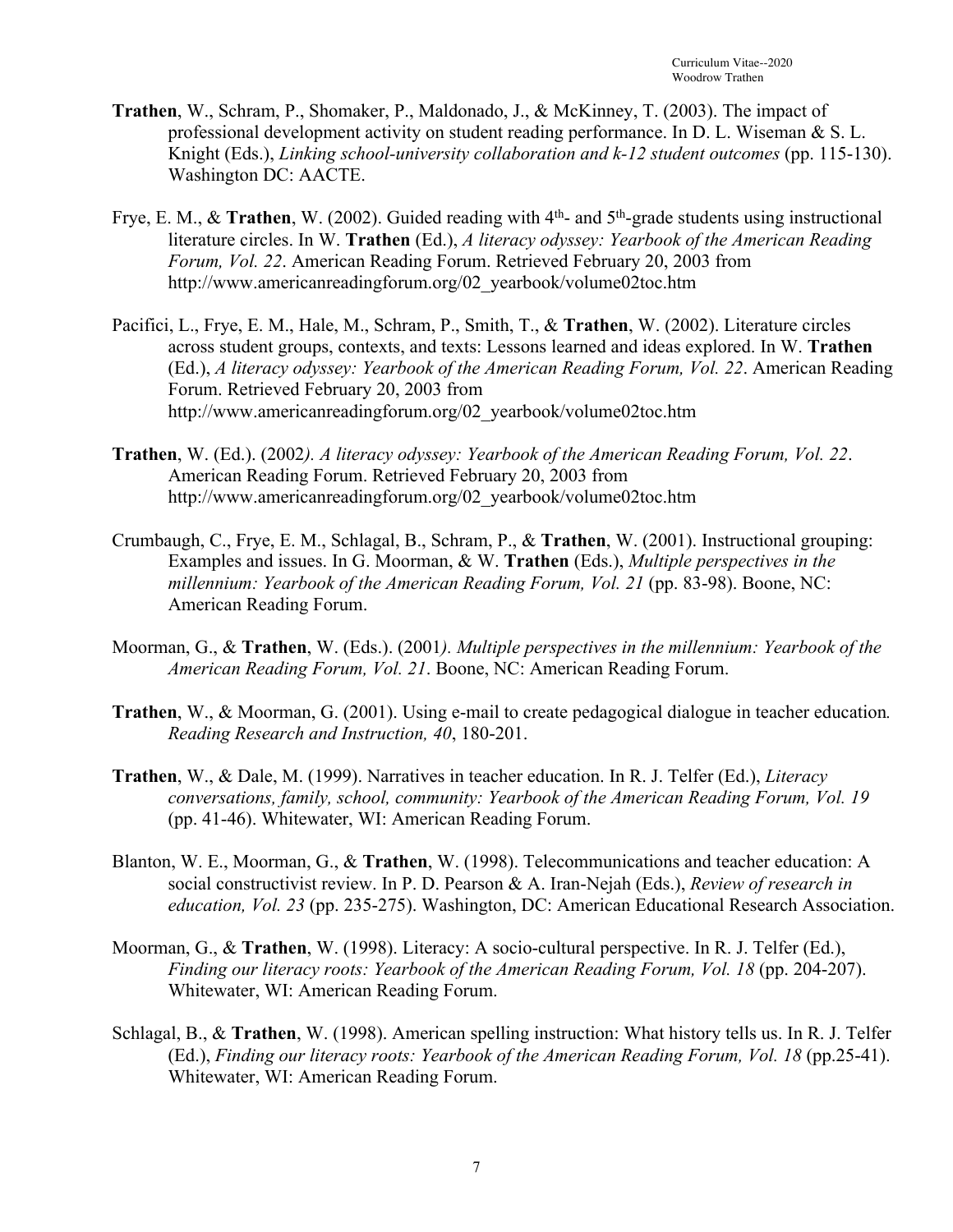- **Trathen**, W., & Dale, M. (1998). What is a concept of literacy? In R. J. Telfer (Ed.), *Finding our literacy roots: Yearbook of the American Reading Forum, Vol. 18 (pp. 187-197).* Whitewater, WI: American Reading Forum.
- Zimmerman, S. O., Greene, M., Schlagal, B., **Trathen**, W., & Blanton, W. E. (1997). Building a community using technology. *T.H.E. Journal*. Retrieved September 13, 2005 from, http://www.thejournal.com/magazine/vault/A1435.cfm
- Dole, J. A., Brown, K. J., & **Trathen**, W. (1996). The effects of strategy instruction on the comprehension performance of at-risk students. *Reading Research Quarterly, 31*, 62-88.
- Schlagal, B., **Trathen**, W., & Blanton, W. (1996). Structuring telecommunications to create instructional conversations about student teaching. *Journal of Teacher Education, 47*, 175-183.
- Marlowe, M., & **Trathen**, W. (1996). Influence of an environmental education program in lowering lead exposure and concomitant behavioral changes in young children: A pilot study. *Biosocial Medical Research*, *14*, 47-56.
- Marlowe, M., & **Trathen**, W. (1996). The adventures of Lead Commander: An environmental education program to prevent lead poisoning in young children. *The Journal of Environmental Education*, *28*, 19-23.
- Dole, J.A., Sloan, C., & **Trathen**, W. (1995). Teaching vocabulary within the context of literature. *Journal of Reading, 38*, 452-460.
- Reynolds, R. E., **Trathen**, W., Sawyer, M., & Shepard, C. (1993). Causal and epiphenomenal use of the selective attention strategy in prose comprehension. *Contemporary Educational Psychology, 18,*  258-278.
- Wade, S. E., **Trathen**, W., & Schraw, G. (1990). An analysis of spontaneous study strategies. *Reading Research Quarterly, 25*, 147-166*.*
- Burbules, N. C., Schraw, G., & **Trathen**, W. (1989). Metaphor, idiom, and figuration. *Metaphor and Symbolic Activity, 4*, 93-110.
- Reynolds, R. E., Wade, S. E., **Trathen**, W., & Lapan, R. (1989). The selective attention strategy and prose learning. In C.B. McCormick, G. Miller, & M. Pressley (Eds.), *Cognitive strategy research: From basic research to educational applications* (pp.159-190). New York: Springer-Verlag.
- Wade, S. E., & **Trathen**, W. (1989). Effect of self-selected study methods on learning. *Journal of Educational Psychology, 81*, 40-47.
- Schraw, G., **Trathen**, W., Reynolds, R. E., & Lapan, R. (1988). Preferences for idioms: Restrictions due to lexicalization and familiarity. *Journal of Psycholinguistic Research, 17*, 413-424.

#### **Journal Articles (Refereed) Submitted for Publication**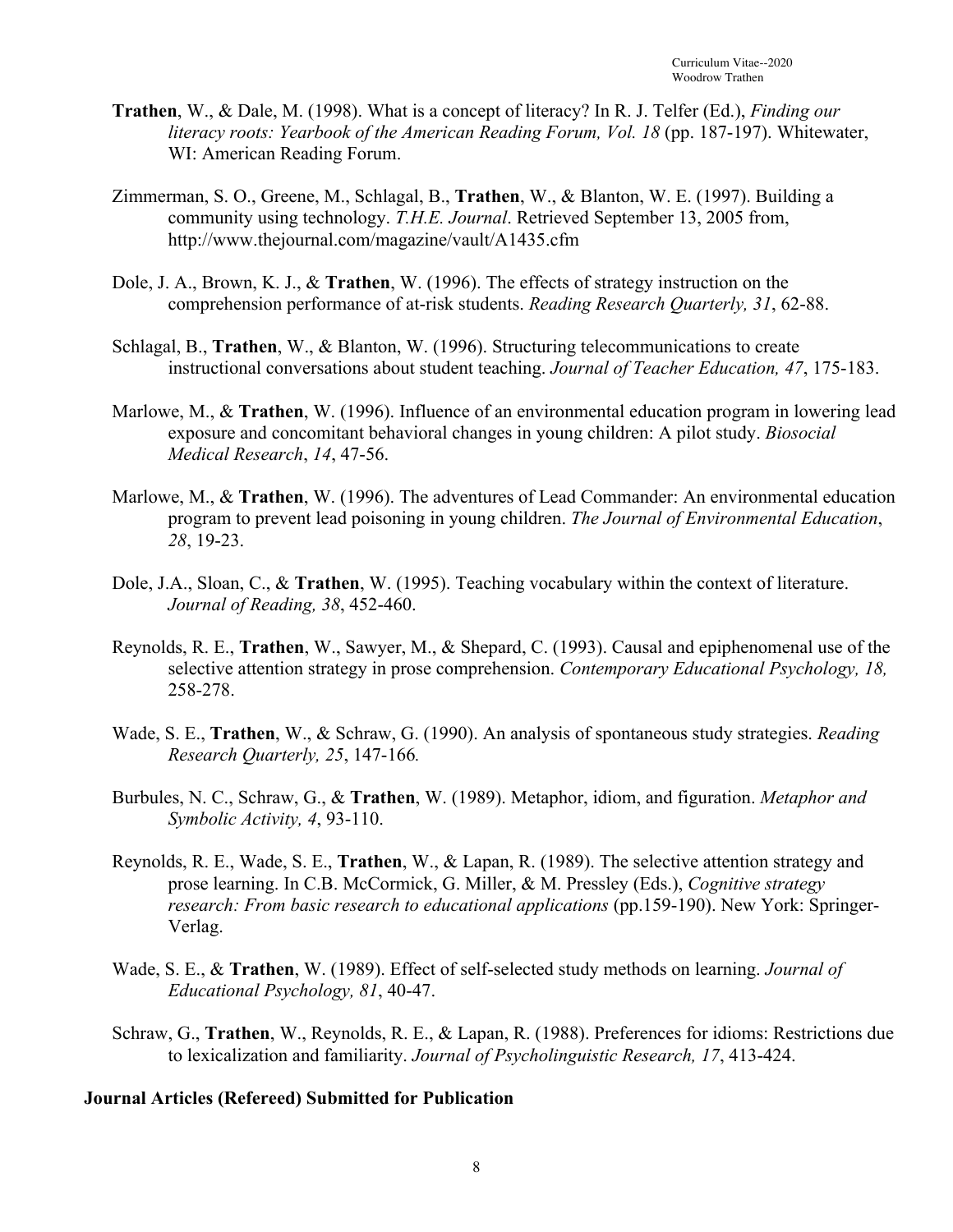#### **Other Articles and Manuals Published**

- Dylak, S., Moorman, G., & **Trathen**, W. (2002). Dialog w ksztalceniu na odleglosc jego znaczenie i struktura (Dialog in distance teaching–its pedagogical meaning and a structure). In S. Wrycza & J. Wojtkowiak (Eds.) *Nauczanie na odleglosc: Wyzwania-Tendencje-Plikacje (Distance Teaching. Challenges-Tendencies-Aplications)* (pp. 17-35). Wydawnictwo Uniwersytetu Gdanskiego: Gdansk, Poland.
- **Trathen**, W., & Schram, P. (2001). *NCATE Report*. World Wide Web Site. Retrieved September 13, 2004 from http://www.ltl.appstate.edu/ncate/default.html
- **Trathen**, W., Schram, P., & Goodman, J. (2000-03). *Beech Mountain, Bethel, and Appalachian State University Partnership*. World Wide Web Site. Retrieved September 13, 2005 from, http://www.ltl.appstate.edu/436/index.htm
- **Trathen**, W. with Duke, C., Jacobson, M., McCallister, L., McEwin, K., & Schram, P. (2001). Appalachian State University in partnership with Alexander, Alleghany, Ashe, Avery, Caldwell, Watagua, and Wilkes County schools. In R. Edelfelt (Ed.) *University-school teacher education partnerships: Second-year progress report* (pp. 8-15). Chapel Hill, NC: University of North Carolina.
- **Trathen**, W. with Duke, C., Jacobson, M., McCallister, L., McEwin, K., & Schram, P. (2000). Appalachian State University in partnership with Alexander, Alleghany, Ashe, Avery, Caldwell, Watagua, and Wilkes County schools. In R. Edelfelt (Ed.) *University-school teacher education partnerships: progress report* (pp. 5-9). Chapel Hill, NC: University of North Carolina.
- **Trathen**, W., Schram, P, Shomaker, P., & Deal, C. (2000). Collaboration within professional development school work: Impact and implications for public schools. In the *Proceedings of partnership for excellence in education: Research, policy, practice, partners for the third millennium* (pp. 41-44). Chapel Hill, NC: University of North Carolina.
- **Trathen**, W., Schram, P., Bloodgood, J. & Freeman, J. (1999). Issues in implementing and measuring program change in an activity setting created by a university/public school partnership. In the *Proceedings of partnership for excellence in education: Practice, issues, and research, first-year progress reports* (pp. 52-55). Chapel Hill, NC: University of North Carolina.
- Jacobson, M., Schram, P., **Trathen**, W., Bloodgood, J., Goodman, J., Smith, R., Conlon, S., Locklair, S., Teel, A., Hinesley, S., Freeman, J., Shoemaker, P., & Rogers, D. (1999). Engaging in a public school/university partnership: Perspectives from teachers, teacher education students, administrators, and university faculty. In the *Proceedings of partnership for excellence in education: Practice, issues, and research, first-year progress reports* (pp. 24-28). Chapel Hill, NC: University of North Carolina.
- **Trathen**, W. with Moorman, G., & Bronack, S. (1996). *Content literacy information consortium (CLIC).* World Wide Web Site. Retrieved September 13, 2005 from: http://www.ced.appstate.edu/~carp/.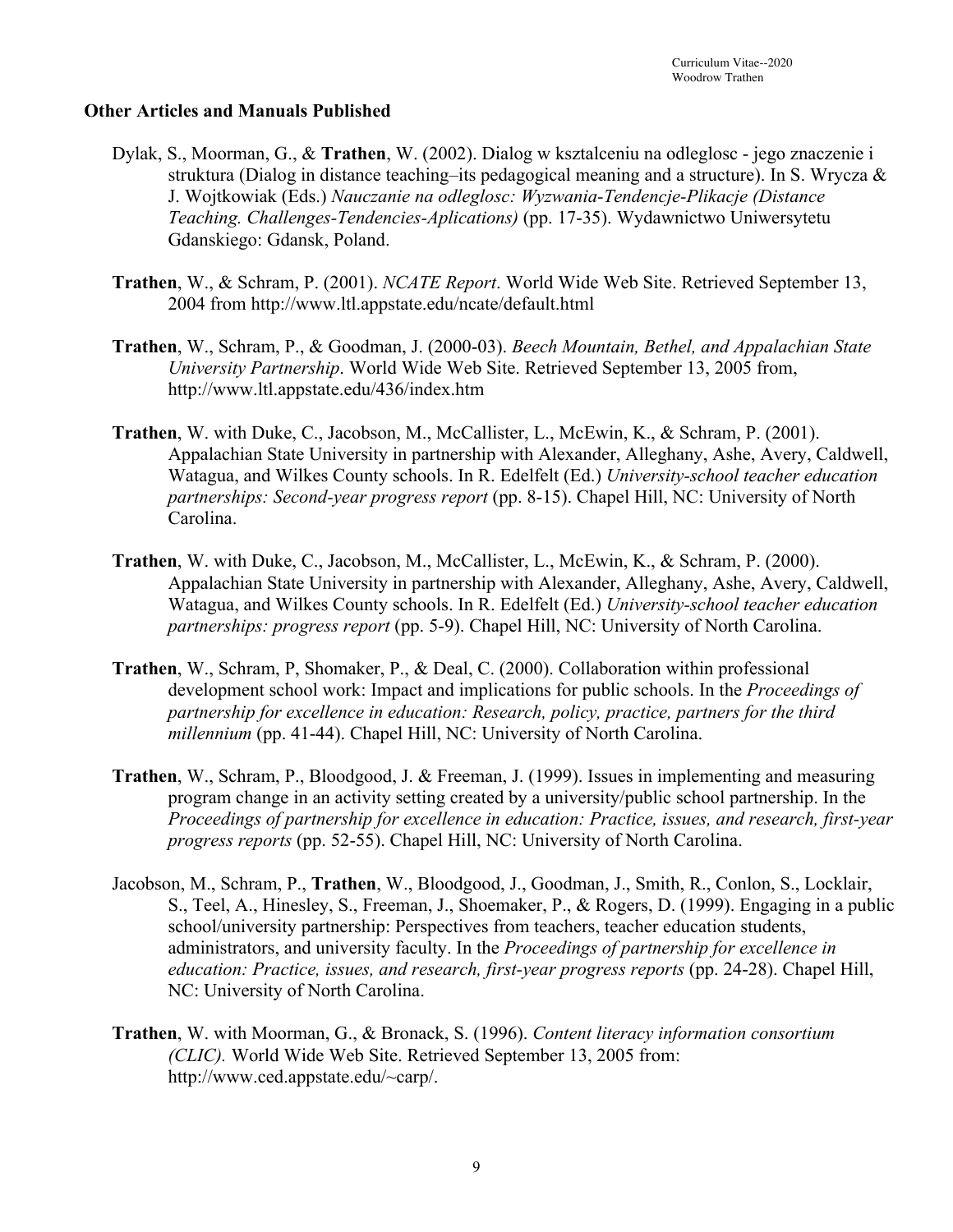- Miller, W., & **Trathen**, W. (1987). *Computer assisted instruction for an introductory linguistics course*. Project funded by the University of Utah under the Faculty Fellow Curriculum Development Award.
- Cohen, J., Della Piana, G., Merrill, J., Throneburg, P., **Trathen**, W., & Weiss, S. (1983). *A reading and writing program using language-experience methodology with groups of ESL students in public schools*. Project funded by the Utah State Office of Education, Salt Lake City.
- Cohen, J., Della Piana, G., Merrill, J., **Trathen**, W., & Weiss, S. (1981). *A reading and writing program using language-experience methodology among adult ESL students in a basic education program*. Project funded by the Utah State Office of Education, Salt Lake City.

#### **Journal Articles in Preparation (chronological order)**

- Meyer, C., McGee, J., **Trathen**, W., Morris, D. (2017). *Assessment of at-risk middle school readers*.
- Rice, A., & **Trathen**, W. (2017). *Going deep: Poetry and close reading*.
- **Trathen**, W., Hendrix, M., Morris, D., & Ari, O. (2017). *Reading fluency: Rate, prosody, and other constructs of reading*.
- **Trathen**, W., Morris, D., Schneider, N., & McGee, J. (2017). *The assessment of word-level automaticity and its relation to measures of reading fluency*.
- **Trathen**, W., Frye, E. M. Ari, O., & Blackburn, K. (2016). *Informational persona poetry in a secondgrade classroom*.
- Frye, E. M., **Trathen**, W., & Schlagal, B. (2015). *An acrostic formula poetry strategy: Generating sense and idea data (SAID) to support young writers.*
- **Trathen**, W., Palmer, L., & Ari, O. (2014). *ESL students' knowledge of English orthography*.

#### **Professional Projects and Blogs Published**

- **Trathen,** W. (2010-21). *Blog for Product of Learning (Trathen) at Appalachian State University*. Retrieved August 12, 2020 from http://productoflearningtrathen.wordpress.com/
- **Trathen,** W. (2012-20). *Blog for Teacher as Researcher and Research Seminar at Appalachian State University*. Retrieved June 12, 2018 from http://re5710yadkin.wordpress.com/
- **Trathen,** W. (2010-19). *Blog for Seminar in Reading and Language Arts Research (Trathen)*. Retrieved June 12, 2018 from http://re5710trathen.wordpress.com/
- **Trathen,** W. (2012-18). *Blog for World Literature for Children at Appalachian State University*. Retrieved June 12, 2016 from http://re3240.com/
- **Trathen,** W. (2011-12). *Blog for World Literature for Children at Appalachian State University*. Retrieved April 5, 2012 from http://re3240fall2011.wordpress.com/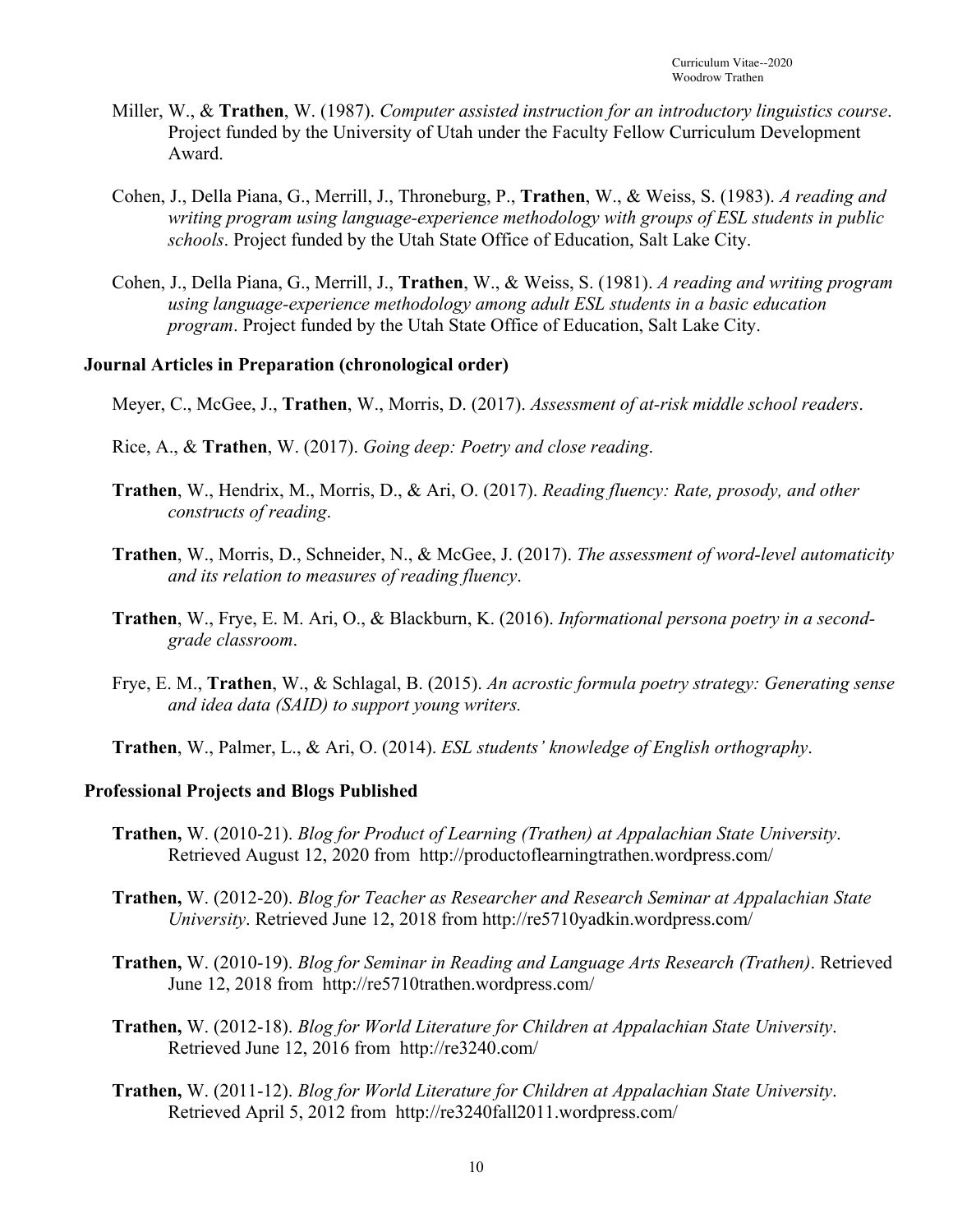- **Trathen,** W. (2011-14). *Blog for Teaching the Language Arts at Appalachian State University*. Retrieved April 5, 2014 from http://re5130fall2011.wordpress.com/
- **Trathen,** W. (2012-14). *ASU Wordpress Blog*. Retrieved February 15, 2014 from http://asuwordpress.wordpress.com/
- **Trathen,** W. (2011-14). *Blog for Reading Education Program at Appalachian State University*. Retrieved February 15, 2014 from http://asureading.wordpress.com/
- **Trathen**, W. (2004-13). *Reading resources: Materials for reading methods courses*. Retrieved April 13, 2013 from http://www.ltl.appstate.edu/reading\_resources/index.htm
- **Trathen,** W., & Frye. E. M. (2010-12). ASU Reading Program Lexile Information. Retrieved February 15, 2012 from http://asulexile.wordpress.com/
- **Trathen**, W. (2000-12). *C A R O L: Content area reading on-line*. Retrieved September 13, 2012 from http://www.ltl.appstate.edu/carol/
- **Trathen**, W. (2004-12). *Product of learning telefolios for the Masters Degree in Reading Education*. Retrieved April 13, 2012 from http://www.ltl.appstate.edu/prodlearn/prodlearn/
- **Trathen**, W., & Frye, E. M. (2001-10). *Literature circle lessons*. Retrieved September 13, 2008 from http://www.ltl.appstate.edu/litcircleunits/index.html
- Moorman, G., & **Trathen**, W. (2001-08). *American Reading Forum Yearbook Online*. Retrieved September 13, 2008 from http://www.americanreadingforum.org/
- **Trathen**, W. (2000-07). *Children's literature database*. Retrieved September 13, 2007 from http://www.ltl.appstate.edu:591/Childlitfinaldb/

#### **Scholarly Paper Presentations (Refereed)**

- Frye, E. M., Rice, A., & **Trathen**, W. (2017, December). *Exploring the potentialities of poetry: Designing instructional sequences for reading and writing poetry in the elementary classroom*. Panel session conducted at the meeting of the American Reading Forum, Sanibel Island, FL.
- Rice, A., Frye, E. M., & **Trathen**, W. (2016, December). *The art of selecting and teaching the poem*. Pedagogy & Practice session conducted at the meeting of the American Reading Forum, Sanibel Island, FL.
- **Trathen**, W., Hendrix, M., Frye, E. M., & Rice, A. (2016, September). *The relationship of prosodic reading to reading rate and other constructs of fluency*. Paper presented at the Literacy Association of Ireland 40<sup>th</sup> International Conference, Dublin, Ireland.
- Frye, E. M., Rice, A., & **Trathen**, W. (2016, September). *So much depends upon … reading poetry*. Workshop conducted at the Literacy Association of Ireland 40<sup>th</sup> International Conference, Dublin, Ireland.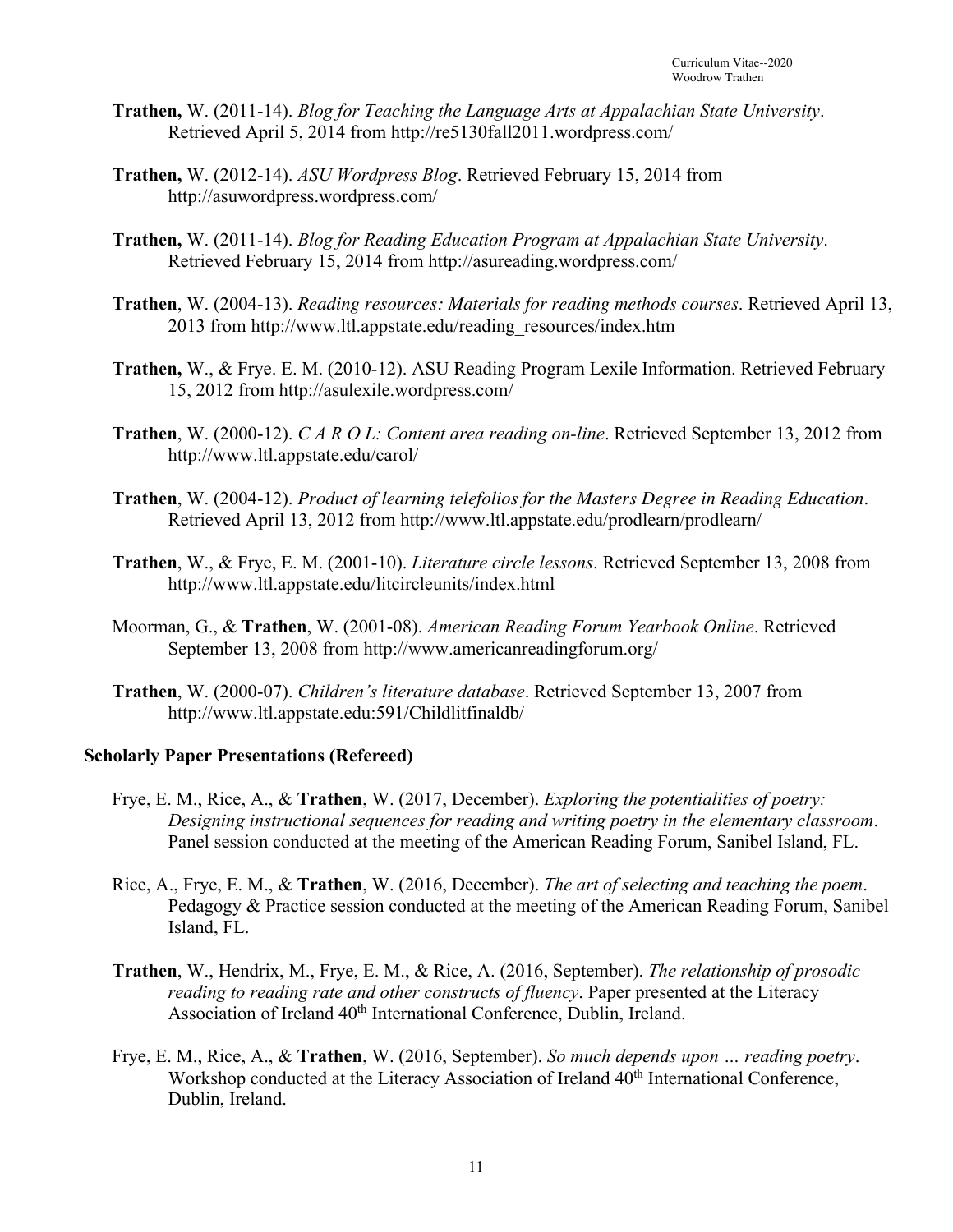- Rice, A., & **Trathen**, W. (2015, December). *Going deep: Poetry as the close-reading tool*. Problems Court session conducted at the meeting of the American Reading Forum, Sanibel Island, FL.
- **Trathen**, W., Hendrix, M., Morris, D., & Schlagal, R. (2013, December). *The relationship of prosodic reading to rate and other constructs of reading*. Paper presented at the annual meeting of the American Reading Forum, Sanibel Island, FL.
- Morris, D., **Trathen**, W., McGee, J., Schlagal, R., Gill, T., Ward, D., & Frye, E. M. (2013, December). *The predictive assessment of early reading skill: DIBELS gets a challenger*. Paper presented at the annual meeting of the Literacy Research Association, Dallas, TX.
- Meyer, C. K., Morris, D., **Trathen**, W., McGee, J., Stewart, T. T., Vines, N. A., & Gill, T. (2013, December). *Reading profiles of struggling readers in 5th and 6th grades: What does it mean in the era of the Common Core State Standards?* Paper presented at the annual meeting of the Literacy Research Association, Dallas, TX.
- Morris, D., & **Trathen**, W. (2013, March). *Measuring and interpreting reading accuracy and rate: A critique of mClass:Reading 3D Assessment*. Paper presented at the annual meeting of the North Carolina Reading Association, Raleigh, NC.
- Morris, D., **Trathen**, W., Lomax, R. G., Perney, J., Kucan, L., Frye, E. M., Mock, D., & Schlagal, R. (2009, November). *Testing a model of print processing in the elementary grades: Implications for assessment*. In G. W. Brooks (Chair) *Curriculum and assessment in elementary reading*. Paper presented at the annual meeting of the National Reading Conference, Albuquerque, NM.
- Frye, E. M., **Trathen**, W., Blackburn, K., & Wilson, K. (2008, December). *Writing informational persona poetry: Transforming ideas through instructional scaffolding*. Paper presented at the annual meeting of the American Reading Forum, Sanibel Island, FL.
- **Trathen**, W., Hendix, M., Snow, A., Morris, D., & Schlagal, R. (2008, July). *Relationships between prosody, rate, and other measures of reading fluency*. Paper presented at the annual meeting of the Society for the Scientific Study of Reading, Ashville, NC.
- Frye, E. M., **Trathen**, W., & Morris, D. (2008, July). *Rapid word identification as a measure of wordlevel automaticity*. Paper presented at the annual meeting of the Society for the Scientific Study of Reading, Ashville, NC.
- Morris, D., Bloodgood, J., Frye, E. M., Kucan, L. Perney, J., **Trathen**, W., Mock, D., & Schlagal, R. (2008, July). *Reading rate and concomitant abilities in second- through sixth-grade students*. Paper presented at the annual meeting of the Society for the Scientific Study of Reading, Ashville, NC.
- Hendrix, M., Snow, A., & **Trathen**, W. (2007, November). Examining the relationship between reading rate and reading fluency. In D. Morris (Chair) *Assessing reading fluency and concomitant abilities in second through sixth grade*. Paper presented at the annual meeting of the National Reading Conference, Austin, TX.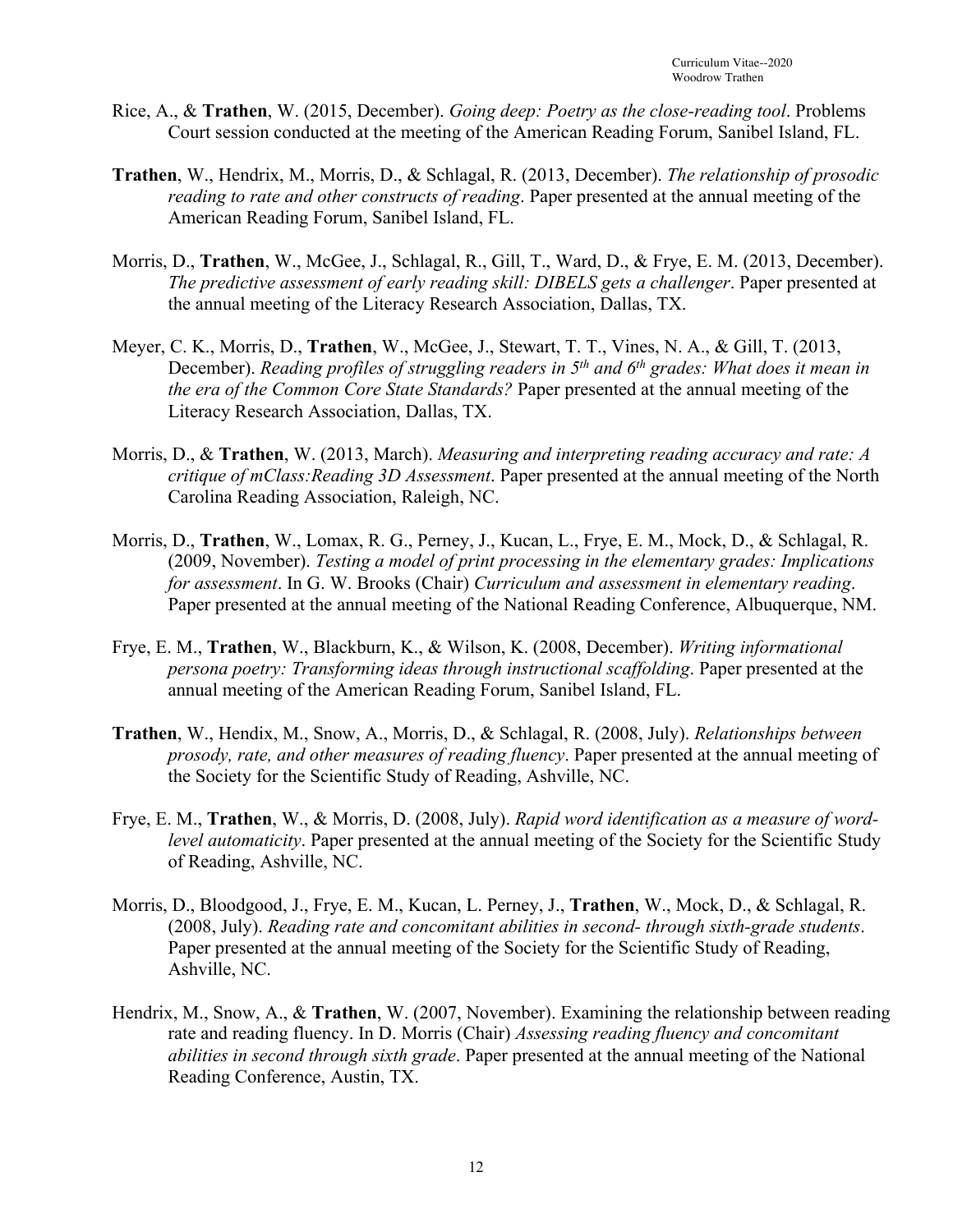- **Trathen**, W, Schlagal, R., Frye, E. M., Hendrix, M., & Snow, A. (2007, August). An empirical study of reading fluency: Automaticity, accuracy, prosody and their relationships. In W. **Trathen** (Chair) *Assessment of language and literacy development*. Symposium presented at the 15<sup>th</sup> European Conference on Reading, Berlin, Germany.
- Kucan, L., **Trathen**, W., & Straits, W. J. (2007, May). Vocabulary demands of content learning in high school. In J. Scott, S. Lubliner, & C. Blachowicz (Chairs) *Linking word knowledge to the world: Vocabulary learning across subject areas with both native and second language learners*. Preconference institute conducted at the annual meeting of the International Reading Association, Toronto, Canada.
- Kucan, L., **Trathen**, W., & Straits, W. J. (2006, December). Vocabulary instruction with high school students. In C. Blachowicz & J. Scott (Chairs) *Vocabulary instruction: Moving between theory and practice*. Paper presented at the annual meeting of the National Reading Conference, Los Angeles, CA.
- **Trathen**, W., Frye, E. M., Koppenhaver, D., & Schlagal, B. (2005, December). *Old tools for new students: Assessing native English speaking, ESL, and EC students' reading*. Panel session conducted at the annual meeting of the American Reading Forum, Sanibel Island, FL.
- **Trathen**, W. (2005, November). *Assessing reading fluency and concomitant abilities in second-, third-, and fourth-grade readers*. Paper presented at the annual meeting of the National Reading Conference, Miami, FL.
- Morris, D., & **Trathen**, W. (2004, November). Utility of oral reading fluency and spelling measures: Contrastive cases. In W. **Trathen** (Chair), *Assessing elementary ESL and native English speaking students' oral reading fluency and orthography*. Symposium conducted at the annual meeting of the National Reading Conference, San Antonio, TX.
- Palmer, L., & **Trathen**, W. (2004, November). ESL students' acquisition of English orthography and its relationship to reading performance. In W. **Trathen** (Chair), *Assessing elementary ESL and native English speaking students' oral reading fluency and orthography*. Symposium conducted at the annual meeting of the National Reading Conference, San Antonio. TX.
- Frye, E. M., & **Trathen**, W. (2004, July). *Word recognition inventory as a measure of word-level automaticity*. Paper presented at the annual meeting of the American Psychological Association, Honolulu, HI.
- **Trathen**, W., Schlagal, R., Palmer, L., Olson, G., & Zutell, J. (2003, December). *Relationships between reading and spelling development: Research evidence*. Panel session conducted at the meeting of the American Reading Forum, Sanibel Island, FL.
- Frye, E. M., Norris, V., Edge, A., Hefner, J., & **Trathen**, W. (2003, December). *Developing fluent readers: Concepts, measures, and interventions*. Paper presented at the meeting of the American Reading Forum, Sanibel Island, FL.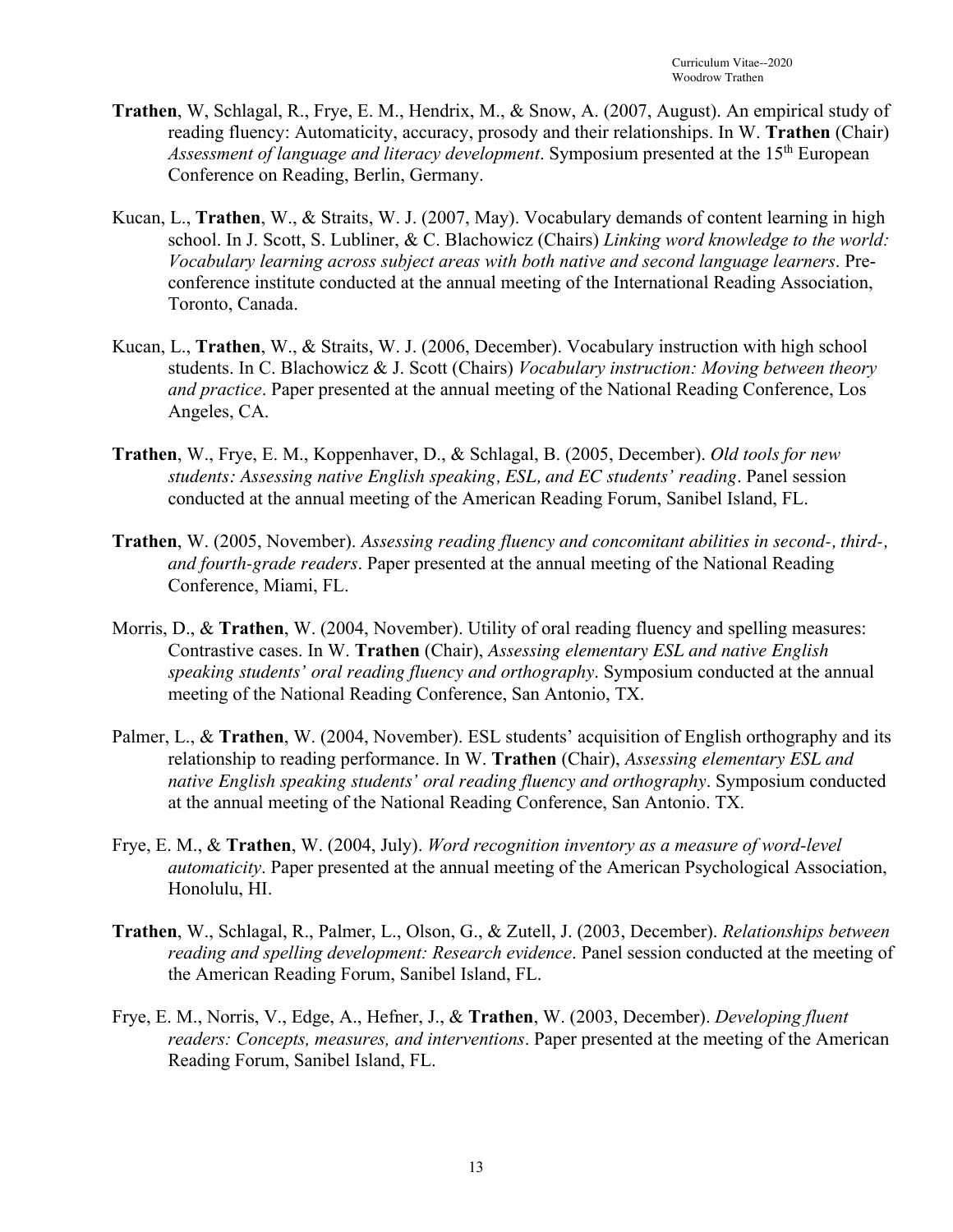- Frye, E. M., **Trathen**, W., Olson, G., & Schlagal, R. (2002, December). *Reliability measuring students' independent reading levels: A case for automaticity of word recognition.* Paper presented at the meeting of the American Reading Forum, Sanibel Island, FL.
- Palmer, L., **Trathen**, W., Schlagal, R., & Olson, G. (2002, December). *Measuring students' independent reading levels: Psychometric properties of developmental spelling tests and informal reading inventories*. Paper presented at the meeting of the American Reading Forum, Sanibel Island, FL.
- Frye, E. M., & **Trathen**, W. (2001, December). Guided reading with 4<sup>th</sup>- and 5<sup>th</sup>-grade students using instructional literature circles. In W. **Trathen** (Chair) *Literature circles across student groups, contexts, and texts.* Problems Court session conducted at the meeting of the American Reading Forum, Sanibel Island, FL.
- Palmer, L., **Trathen**, W., & Schlagal, R. (2001, December). *ESL students' acquisition of English orthography: Is it developmental?* Paper presented at the meeting of the American Reading Forum, Sanibel Island, FL.
- **Trathen**, W. (2000, December). The case for instructional grouping in reading. In W. **Trathen** (Chair) *Instructional grouping: Examples and issues*. Problems Court session conducted at the meeting of the American Reading Forum, Sanibel Island, FL.
- **Trathen**, W. (2000, December). *The CAROL project: Designing, implementing, & evaluating webassisted instruction*. Paper presented at the meeting of the American Reading Forum, Sanibel Island, FL.
- Moorman, G., Pacifici, L., Gilbert, S., & **Trathen**, W. (2000, November). Web-assisted instruction: Lessons learned. In W. **Trathen** (Chair) *Designing, implementing and evaluating web-assisted instruction.* Symposium conducted at the meeting of the National Reading Conference, Scottsdale, AZ.
- Blanton, W. E., **Trathen**, W., & Pacifici, L. (2000, November). *Effects of participation in the Fifth Dimension on children's comprehension of written directions*. Paper presented at the meeting of the National Reading Conference, Scottsdale, AZ.
- **Trathen**, W., & Schram, P. (1999, December). *Transitions in teacher education: Issues in implementing and measuring program change in an activity setting created by a university/public school partnership*. Paper presented at the meeting of the American Reading Forum, Sanibel Island, FL.
- Schlagal, R., & **Trathen**, W. (1999, December). *Developing an innovative research based program for spelling instruction*. Paper presented at the meeting of the American Reading Forum, Sanibel Island, FL.
- **Trathen**, W. (1999, February). Shaping preservice courses and field-based experiences through collaborative partnerships. In P. Schram (Chair) *Shaping a community of practice for partnership initiatives with elementary and middle schools.* Symposium conducted at the meeting of the American Association of Colleges for Teacher Education, Washington, DC.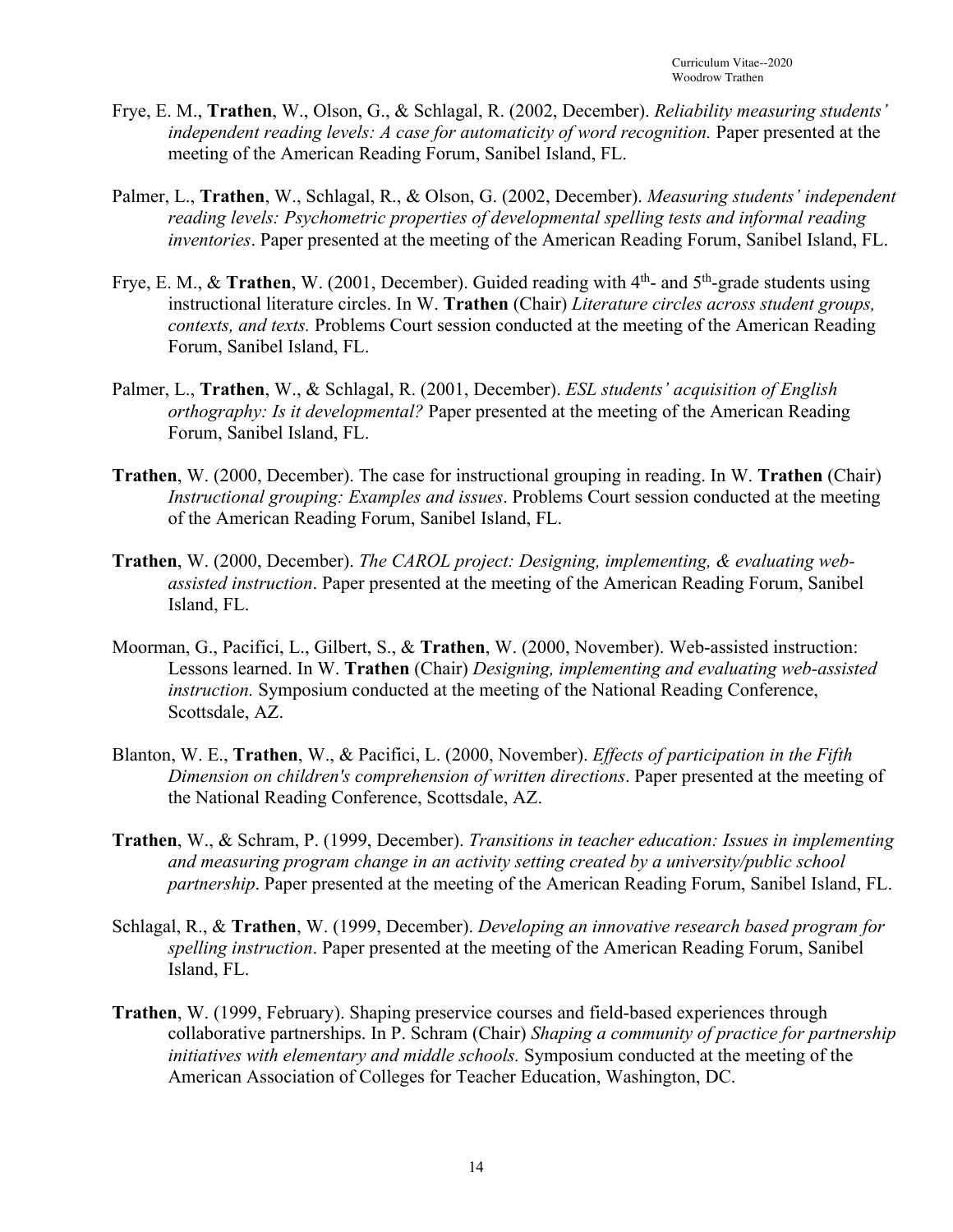- **Trathen**, W., Schram, P., & Bloodgood, J. (1998, December). *Constructing a socio-cultural community of practice: Developing preservice clinical practica in elementary schools.* Paper presented at the meeting of the American Reading Forum, Sanibel Island, FL.
- Schram, P., **Trathen**, W., Bloodgood, J., Mamola, C., & Goodman, J. (1998, December). *Constructing a community of practice in an elementary teacher education program: Redesigning literacy methods courses to transform participation.* Paper presented at the meeting of the American Reading Forum, Sanibel Island, FL.
- **Trathen**, W. (1998, December). Narrative in teacher education. In G. Moorman (Chair) *The literacy recollections project: Building reading courses on oral history literacy biographies.* Problems Court session conducted at the meeting of the American Reading Forum, Sanibel Island, FL.
- **Trathen**, W., Schram, P., & Bloodgood, J. (1998, November). *Constructing an elementary education program: Partners in developing preservice clinical practica.* Paper presented at the meeting of the National Reading Conference, Austin, TX.
- Bloodgood, J, Schram, P., **Trathen**, W., Mamola, C., & Goodman, J. (1998, November). *Constructing an elementary education program: Redesigning literacy methods courses to transform participation.* Paper presented at the meeting of the National Reading Conference, Austin, TX.
- **Trathen**, W. (1998, February). *Developing and implementing a social constructivist framework in teacher education: The transformation of a college*. Paper presented at the meeting of the American Association of Colleges for Teacher Education, New Orleans.
- **Trathen**, W. (1998, February). *Developing and implementing a social constructivist framework in teacher education: The transformation of a college*. Paper presented at the meeting of the Association of Teacher Educators, Dallas
- **Trathen**, W. (1997, December). What is a concept of literacy? In W. **Trathen** (Chair), *Roots of and routes to a concept of literacy*. Problems Court session conducted at the meeting of the American Reading Forum, Sanibel Island, FL.
- Schlagal, R., & **Trathen**, W. (1997, December). *The development of American spelling instruction: What history tells us*. Paper presented at the meeting of the American Reading Forum, Sanibel Island, FL.
- Reynolds, R. E., Brown, K. J., Niederhauser, D., & **Trathen**, W. (1997, March). *Selective attention, individual differences, and learning from text.* Paper presented at the meeting of the Society for the Scientific Study of Reading, Chicago.
- **Trathen**, W. (1996, December). *An update on Read-L: Connecting content area reading courses through E-mail.* Paper presented at the meeting of the American Reading Forum, Sanibel Island, FL.
- Schlagal, R., & **Trathen**, W. (1996, December). *Conceptual constraints on children learning new orthographic forms*. Paper presented at the meeting of the American Reading Forum, Sanibel Island, FL.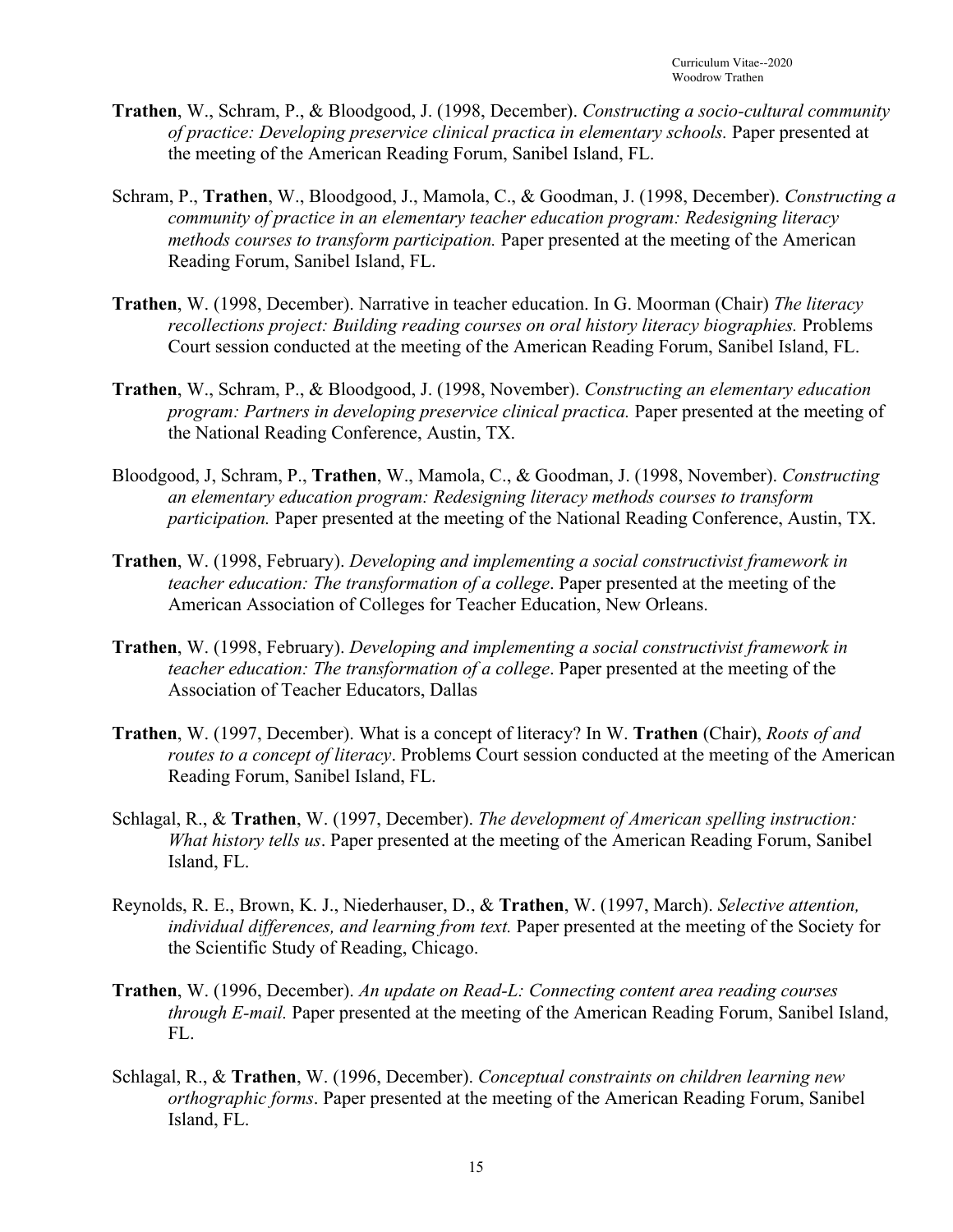- **Trathen**, W. (1996, November). Understanding educational dialogue. In B. Schlagal (Chair) *Using written telecommunications to create productive communities of discourse in teacher education.* Paper presented at the meeting of the National Reading Conference, Charleston, SC.
- **Trathen**, W. (1996, November). Creating educational dialogue. In B. Schlagal (Chair) *Using written telecommunications to create productive communities of discourse in teacher education.* Paper presented at the meeting of the National Reading Conference, Charleston, SC.
- **Trathen**, W. (1996, May). *Empirical support for the concept of a "spelling instructional level."* Paper presented at the meeting of the International Reading Association, New Orleans.
- **Trathen**, W. (1996, May). *Using E-mail as a tool to connect reading methods courses across universities.* Paper presented at the meeting of the International Reading Association, New Orleans.
- **Trathen**, W., & Moorman, G. (1996, April). Using E-mail to create pedagogical dialogue among teachers and students. In W. **Trathen** (Chair), *The use of telecommunications to create dialogue in teacher education: Organizational, contextual, and structural dimensions.* Symposium conducted at the meeting of the American Educational Research Association, New York.
- Blanton, W. E., **Trathen**, W., Schlagal, R., & Moorman, G. (1996, April). Architecture of clinical teaching and telecommunications: Application of cultural-historical activity theory. In W. **Trathen** (Chair), *The use of telecommunications to create dialogue in teacher education: Organizational, contextual, and structural dimensions.* Symposium conducted at the meeting of the American Educational Research Association, New York.
- **Trathen**, W. (1995, December). *E-mail as a tool for improving teacher preparation in reading.* Paper presented at the meeting of the American Reading Forum, Sanibel Island, FL.
- **Trathen**, W. (1995, November). *What is the effect of children's orthographic knowledge on their ability to learn and retain new orthographic structures?* Paper presented at the meeting of the National Reading Conference, New Orleans.
- **Trathen**, W. (1995, November). *Using E-mail as a tool to connect reading methods courses across universities.* Paper presented at the meeting of the National Reading Conference, New Orleans.
- **Trathen**, W. (1995, April). *The effect of text headings on readers' attention allocation and learning.* Paper presented at the meeting of the American Educational Research Association, San Francisco.
- **Trathen**, W. (1994, December). *A community of teaching, learning, and technology: Its architecture and evolution.* Paper presented at the meeting of the American Reading Forum, Sanibel Island, FL.
- **Trathen**, W. (1994, December). *Teaching spelling: What we know; what we do; what we should think about.* Paper presented at the meeting of the American Reading Forum, Sanibel Island, FL.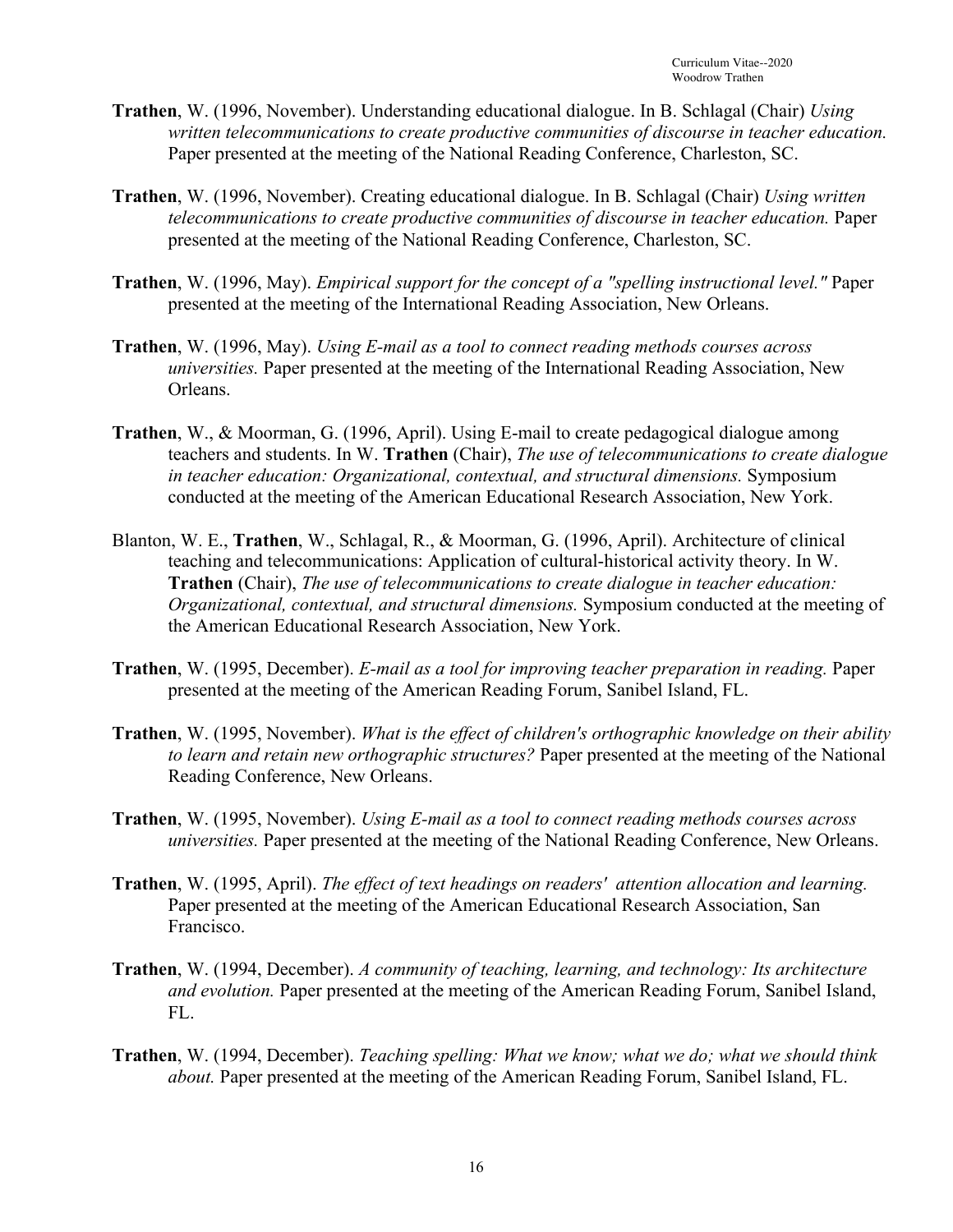- **Trathen**, W. (1994, November). *A study of spelling instruction in third grade traditional and whole language classrooms.* Paper presented at the meeting of the College Reading Association, New Orleans.
- Haluska, M., Sloan, C., **Trathen**, W., Johnson, G., & Dole, J. A. (1992, December). Reflections on collaboration from teachers' and researchers' perspectives. In W. **Trathen** (Chair), *Practitioners and researchers in collaborative efforts: Examples and reflections.* Symposium conducted at the meeting of the National Reading Conference, San Antonio, TX.
- Sloan, C., **Trathen**, W., & Dole, J. A. (1992, December). Teaching vocabulary within the context of literature: An instructional study. In W. **Trathen** (Chair), *Practitioners and researchers in collaborative efforts: Examples and reflections.* Symposium conducted at the meeting of the National Reading Conference, San Antonio, TX.
- Brown, K. J., **Trathen**, W., & Dole, J. A. (1992, April). *Individual differences in student mediation of strategy instruction: A case study*. Paper presented at the meeting of the American Educational Research Association, San Francisco.
- Brown, K. J., Reynolds, R. E., **Trathen**, W., & Stofflett, R. (1991, December). *The relations among subjects' perception of strategic use, on-line measures of strategy use, and learning*. Paper presented at the meeting of the National Reading Conference, Palm Springs.
- **Trathen**, W., & Reynolds, R. E. (1991, April). *Strategy complexity and prose comprehension*. Paper presented at the meeting of the American Educational Research Association, Chicago.
- Brown, K. J., Dole, J. A., & **Trathen**, W. (1990, December). *A comparison of alternative approaches to prereading instruction*. Paper presented at the meeting of the National Reading Conference, Miami.
- Brown, K. J., **Trathen**, W., & Reynolds, R. E. (1990, April). *Commitment to a strategy by successful and less successful college readers*. Paper presented at the meeting of the American Educational Research Association, Boston.
- **Trathen**, W., Schraw, G., & Wade, S. E. (1990, April). *Criteria for determining what is important when studying*. Paper presented at the meeting of the American Educational Research Association, Boston.
- **Trathen**, W., Schraw, G., & Reynolds, R. E. (1989, March). The effect of imagery for different types of figurative language. In R. E. Reynolds (Chair), *The effect of figurative language on text comprehension*. Symposium conducted at the meeting of the American Educational Research Association, San Francisco.
- Schraw, G., **Trathen**, W., & Reynolds, R. E. (1989, March). Recall for metaphor and anomalies in text. In R. E. Reynolds (Chair), *The effect of figurative language on text comprehension*. Symposium conducted at the meeting of the American Educational Research Association, San Francisco.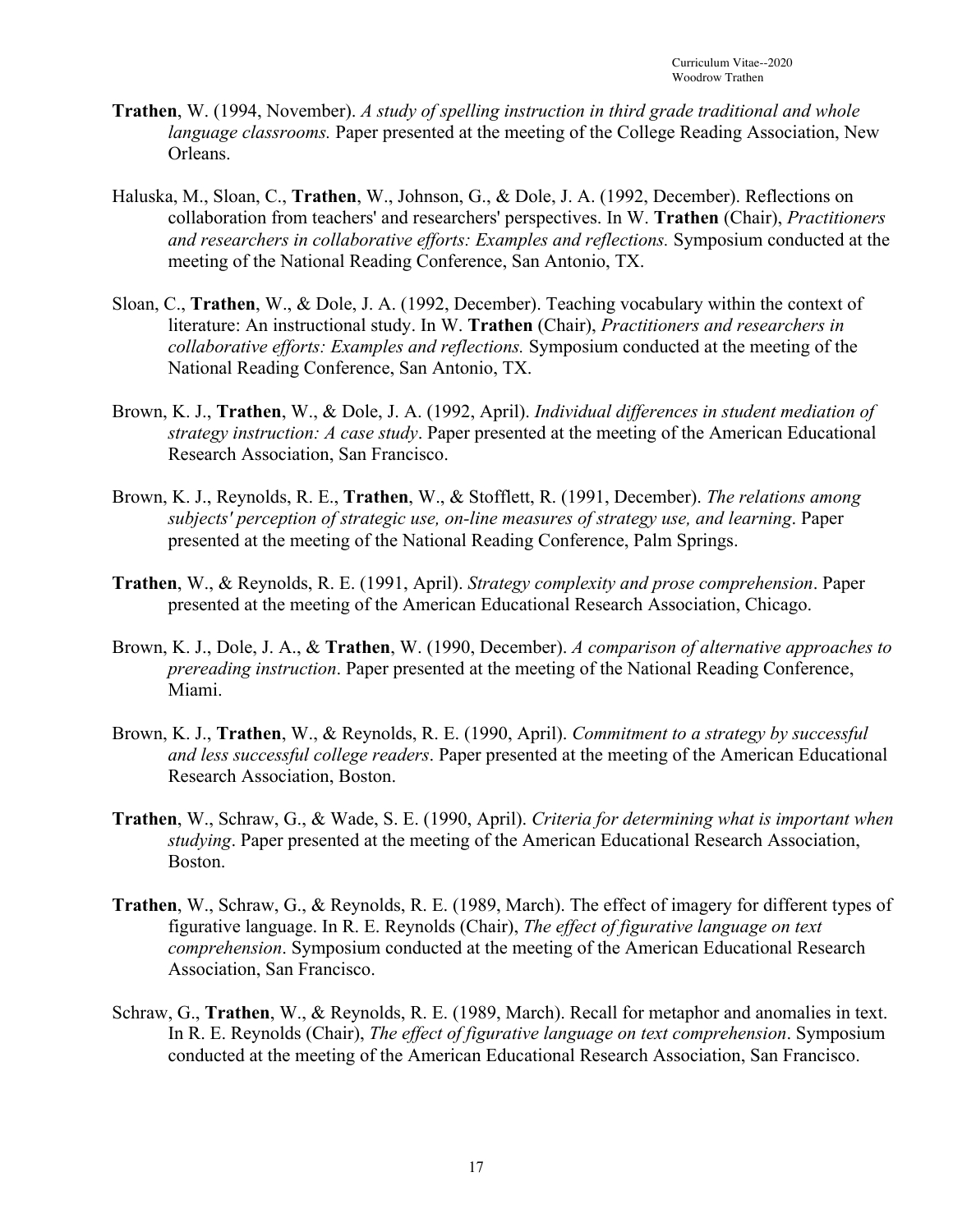- **Trathen**, W., Reynolds, R. E., & Lapan, R. (1988, December). Measurement and analysis of on-line indices of cognitive strategies. In R. E. Reynolds (Chair), *Learning from prose: Research using on-line measures of cognitive strategies*. Symposium conducted at the meeting of the National Reading Conference, Tucson.
- Wade, S. E., **Trathen**, W., & Schraw, G. (1988, December). Using verbal reports to identify strategies in learning. In R. E. Reynolds (Chair), *Learning from prose: Research using on-line measures of cognitive strategies*. Symposium conducted at the meeting of the National Reading Conference, Tucson.
- Lapan, R., Reynolds, R. E., & **Trathen**, W. (1988, April). Methods for measurement and analysis of online processing variables in prose processing. In R. J. Tierney (Chair), *Dynamic assessment of the reading comprehension process*. Symposium conducted at the meeting of the American Educational Research Association, New Orleans.
- Wade, S. E., **Trathen**, W., & Schraw, G. (1988, April). *An analysis of spontaneous study strategies*. Paper presented at the meeting of the American Educational Research Association, New Orleans.
- Wade, S. E., & **Trathen**, W. (1987, April). Metacognitive knowledge and strategy use and their relationship to performance. In R. E. Reynolds (Chair), *Study strategies of college students: Investigations into metacognition and attention allocation*. Symposium conducted at the meeting of the American Educational Research Association, Washington, DC.
- Christison, M. A., Reynolds, R. E., & **Trathen**, W. (1987, March). *What influences successful group work?* Paper presented at the meeting of the Teachers of English to Speakers of Other Languages organization, Los Angeles.
- **Trathen**, W., & Shepard, C. (1986, April). Study skills research: A need for a new model. In R. E. Reynolds (Chair), *Current study skills research: Working toward a new model of text comprehension*. Symposium conducted at the meeting of the American Educational Research Association, San Francisco.
- Wade, S. E., & **Trathen**, W. (1986, April). The role of attention and metacognition in studying: Building a new model. In R. E. Reynolds (Chair), *Current study skills research: Working toward a new model of text comprehension*. Symposium conducted at the meeting of the American Educational Research Association, San Francisco.
- Schraw, G., **Trathen**, W., Shepard, C., & Reynolds, R. E. (1986, April). *Recall of text-based metaphors*. Paper presented at the meeting of the American Educational Research Association, San Francisco.
- Burbules, N. C., **Trathen**, W., & Schraw, G. (1985, April). *Metaphor, idioms, and figurative meaning*. Paper presented at the meeting of the American Educational Research Association, Chicago.
- Schraw, G., & **Trathen**, W. (1985, April). *Recall differences for metaphors and idioms*. Paper presented at the meeting of the American Educational Research Association, Chicago.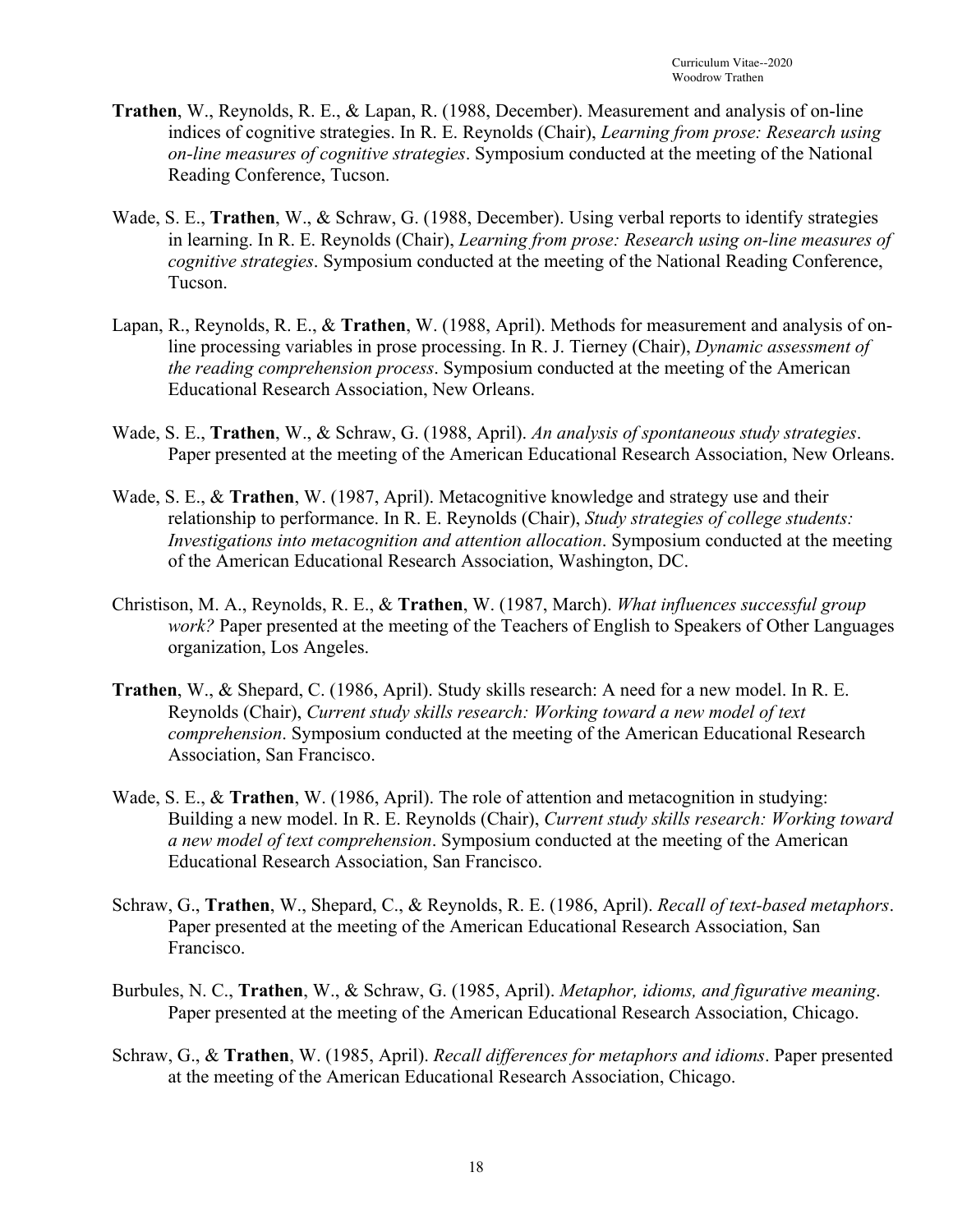Schraw, G., **Trathen**, W., & Reynolds, R. E. (1984, April). *The effects of syntactic constraints on the comprehension of idioms*. Paper presented at the meeting of the American Educational Research Association, New Orleans.

#### **Other Scholarly Paper Presentations (Invited) and Scholarly Activities**

- **Trathen**, W. (2015, December). *Going deep: Poetry as the close-reading tool*. Chaired Problems Court session for the annual meeting of the American Reading Forum, Sanibel Island, FL.
- Meyer, C. & **Trathen**, W. (2012). *Using WordPress blogs in your teaching*. Presentation for the Faculty and Academic Development (formerly the Hubbard Center), Appalachian State University.
- **Trathen**, W. (2007). *Assessment of language and literacy development*. Chaired symposium presented at the 15th European Conference on Reading, Berlin, Germany.
- **Trathen**, W., & Frye, E. M. (2006, December). *Language and literacy: Pedagogies for schools and cultures*. Program chairs for the annual meeting of the American Reading Forum, Sanibel Island, FL.
- **Trathen**, W. (2005, December). *Old tools for new students: Assessing native English speaking, ESL, and EC students' reading*. Chaired panel session conducted at the annual meeting of the American Reading Forum, Sanibel Island, FL.
- **Trathen**, W. (2005, September). *Effective pedagogy and felicitous literacy learning contexts for struggling students*. Discussant for the Uberto Price Reading Symposium, Boone, NC.
- **Trathen**, W. (2004, November). *Assessing elementary ESL and native English speaking students' oral reading fluency and orthography*. Chaired symposium conducted at the annual meeting of the National Reading Conference, San Antonio.
- **Trathen**, W. (2003, December). Reactor for *Empowering reading teachers through research-based knowledge: A professional development approach*. Paper presented at the meeting of the American Reading Forum, Sanibel Island, FL.
- **Trathen**, W. (2003, December). Facilitator for *Graduate student mentoring* session at the meeting of the American Reading Forum, Sanibel Island, FL.
- **Trathen**, W., & Schlagal, R. (2002, December). *Looking forward, looking backward: Reading at the crossroads*. Program chairs for the meeting of the American Reading Forum, Sanibel Island, FL.
- **Trathen**, W. (2001, December). *Research exchange*. Session chaired at the meeting of the American Reading Forum, Sanibel Island, FL.
- **Trathen**, W. (2001, December). *Literature circles across student groups, contexts, and texts.* Chaired Problems Court session conducted at the meeting of the American Reading Forum, Sanibel Island, FL.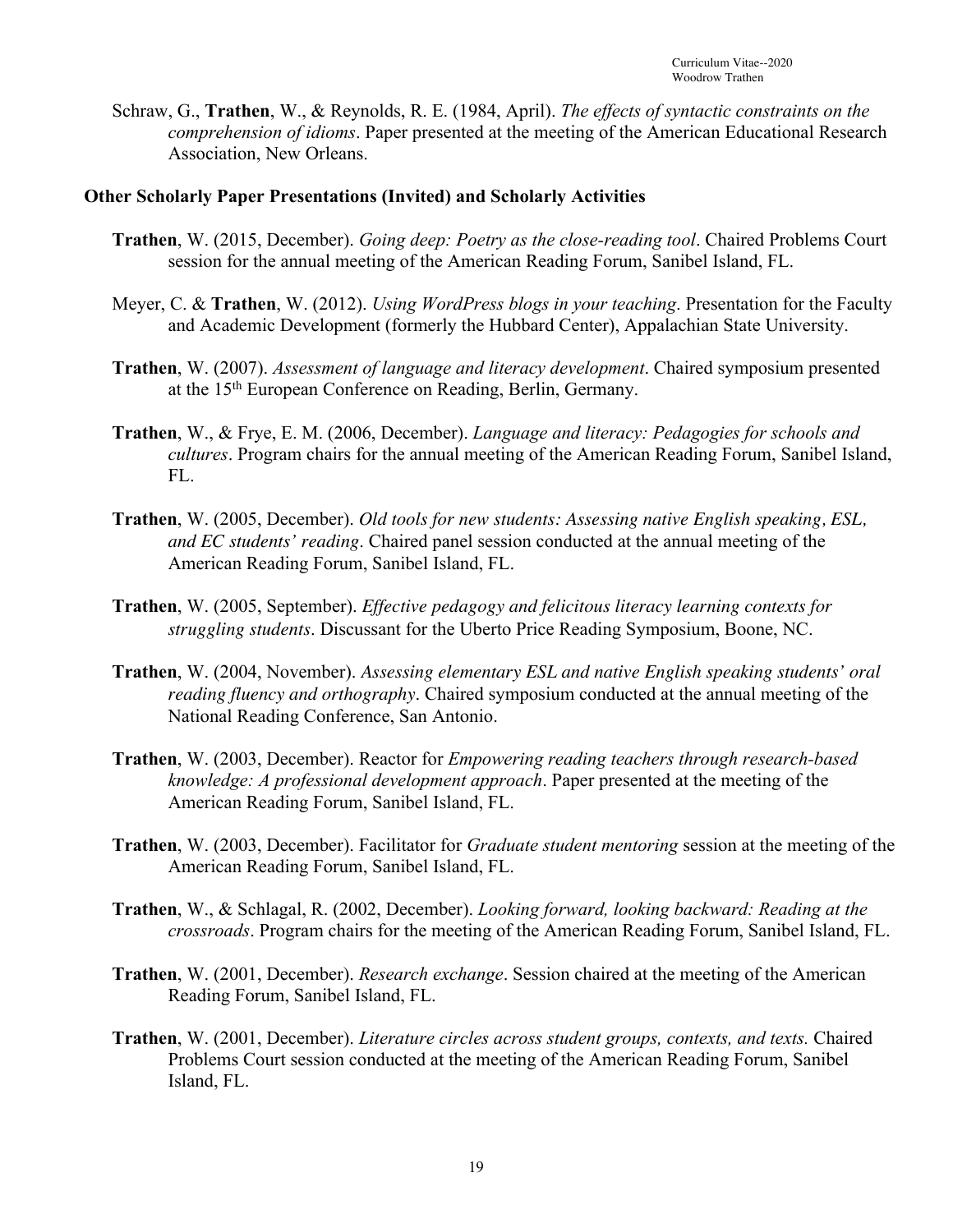- **Trathen**, W. (2000, December). *Instructional grouping: Examples and issues*. Chaired Problems Court session conducted at the meeting of the American Reading Forum, Sanibel Island, FL.
- **Trathen**, W. (2000, November). *Designing, implementing and evaluating web-assisted instruction.* Chaired symposium conducted at the meeting of the National Reading Conference, Scottsdale.
- **Trathen**, W., Schram, P., Shomaker, P., Frye, B., & Deal, C. (2000, April). *Collaboration within professional development school work: Impact and implications for public schools*. Paper presented at the Partnership for Excellence in Education conference, Raleigh, NC.
- Bloodgood, J., Naylor, A., & **Trathen**, W. (1999, November). *Cinderella*. Paper presented as part of the Appalachian State University Humanities Lecture Series.
- **Trathen**, W., Schram, P., Bloodgood, J., & Freeman, J. (1999, April). *Issues in implementing and measuring program change in an activity setting created by a university/public school partnership*. Paper presented at the Partnerships for Excellence in Education conference, Raleigh, NC.
- Jacobson, M., Schram, P., **Trathen**, W., Bloodgood, J., Goodman, J., Smith, R., Conlon, S., Locklair, S., Teel, A., Hinesley, S., Freeman, J., Shoemaker, P., & Rogers, D. (1999, April) *Engaging in a public school/university partnership: Perspectives from teachers, teacher education students, administrators, and university faculty*. Paper presented at the Partnerships for Excellence in Education conference, Raleigh, NC.
- Dale, M., & **Trathen**, W. (1999, April). *Literature and the moral imagination in teacher education*. Paper presented at the Blue Ridge International Conference on the Humanities and the Arts, Boone, NC.
- **Trathen**, W. (1998, November). *CIERA research in linguistic diversity and reading acquisition.* Discussant for this session presented at the meeting of the National Reading Conference, Austin.
- **Trathen**, W. (1998, April). *A collaboration between a rural elementary school and a regional university: The beginnings of developing a partnership*. Paper presented at the Partnerships for Excellence in Education conference, Raleigh, NC.
- **Trathen**, W. (1996, October). *Effects of participation in the fifth dimension on far transfer.* Paper presented at the meeting of the National Reading Research Center, Atlanta.
- **Trathen**, W. (1996, April). *The use of telecommunications to create dialogue in teacher education: Organizational, contextual, and structural dimensions.* Chaired symposium conducted at the meeting of the American Educational Research Association, New York.
- **Trathen**, W. (1995, March). *Individualized spelling instruction in a classroom setting*. Paper presented at the 29th Annual Uberto Price Reading and Language Symposium, Boone, NC.
- **Trathen**, W. (1995, February). *Using technology to monitor growth in reading and language arts methods classes*. Paper presented at the National Reading Research Center, Athens, GA.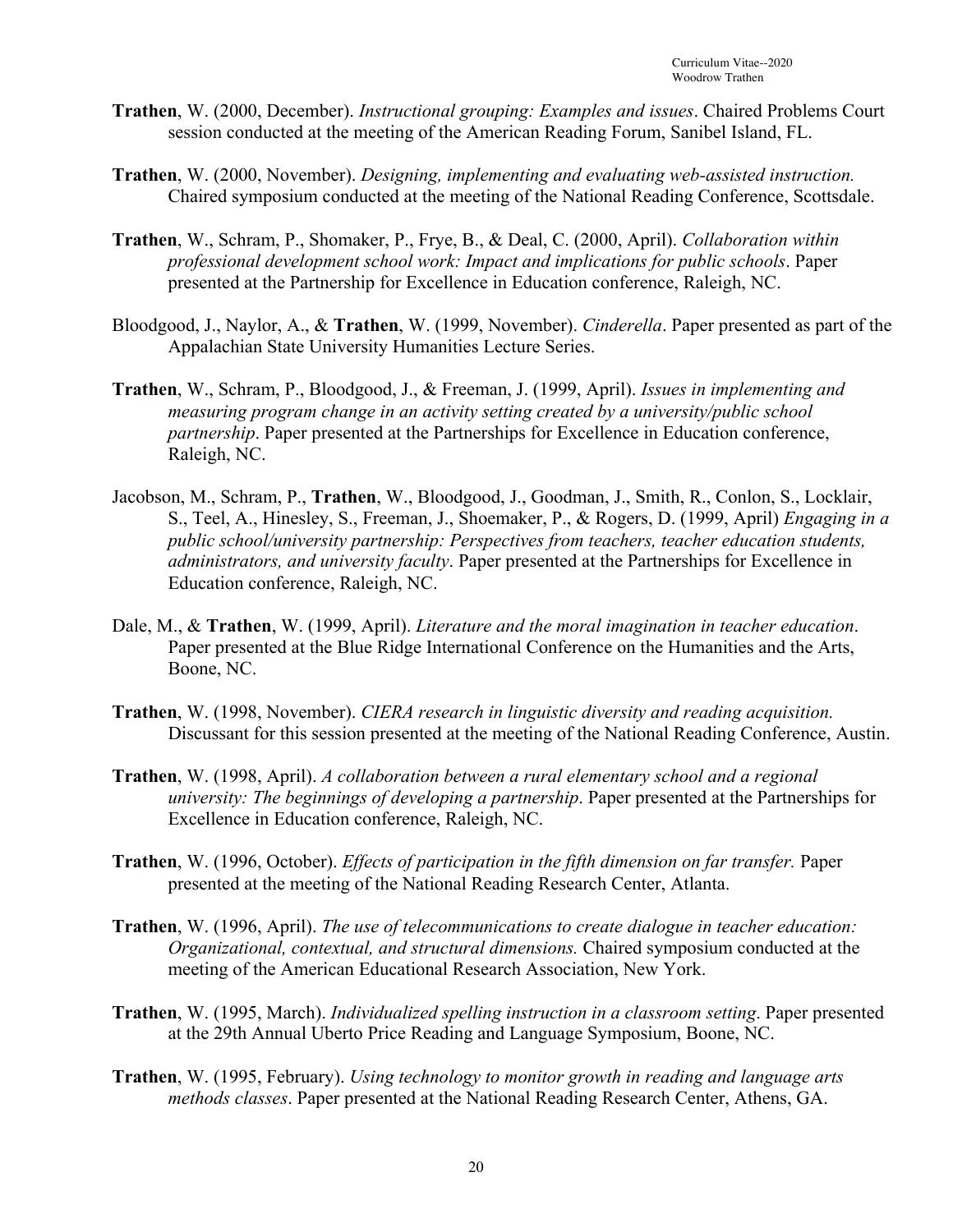- **Trathen**, W. (1992, December). *Practitioners and researchers in collaborative efforts: Examples and reflections.* Chaired symposium conducted at the meeting of the National Reading Conference, San Antonio, TX.
- **Trathen**, W. (1987, June). *Literacy and literature for the non-English speaking student*. Paper presented at the meeting of the Fourteenth Intermountain Conference on Children's Literature, Salt Lake City.
- **Trathen**, W. (1985, October). *Recent research on learning strategies*. Paper presented at the meeting of the Teachers of English to Speakers of Other Languages organization (Intermountain Regional Chapter), Salt Lake City.
- Reynolds, R. E., Wade, S. E., **Trathen**, W., Shepard, C. (1985, October). *Study skills: Theoretical and practical concerns*. Paper presented at the meeting of the American Educational Research Association (Rocky Mountain Regional Chapter), Jackson Hole, WY.
- **Trathen**, W., & Schraw, G. (1983, October). *Idioms: How they are read and why they should be taught*. Paper presented at the meeting of the Teachers of English to Speakers of Other Languages organization (Rocky Mountain Regional Chapter), Salt Lake City.
- **Trathen**, W. (1982, October). *Using language experience reading methods with ESL students*. Paper presented at the meeting of the TESOL organization (Rocky Mountain Regional), Denver.

# **V. AWARDS & HONORS RECEIVED**

| 2018-22     | Appointed Board of Directors Appalachian State University Academy at Middle Fork.   |
|-------------|-------------------------------------------------------------------------------------|
| 2019        | Nominated Reich College of Education Outstanding Administrator Award.               |
| 2016        | Nominated Reich College of Education Outstanding Faculty Service Award.             |
| $2011 - 13$ | Graduate Research Associate Mentoring Award from Appalachian State University.      |
| $2011 - 12$ | Deans Award for Excellence in Graduate Education from Appalachian State University. |
| 2004        | Reich College of Education Outstanding Mentoring/Service Award.                     |
| 2002        | Recognition for service on the Board of Directors of the American Reading Forum.    |
| 2000        | Recognition for dedication to teaching from the ASU Panhellenic Council.            |
| 1999        | Avery County Schools Friends of Education Award.                                    |
| 1996        | Reich College of Education Outstanding Teaching Award.                              |
| 1996        | Reich College of Education Faculty Research Grant.                                  |
| 1992        | Graduate Research Fellowship Grant from the University of Utah.                     |

# **VI. PROFESSIONAL AFFILIATIONS**

#### **Reading, Literacy, & Teacher Education**

International Literacy Association (ILA) Literacy Research Association (LRA) Society for the Scientific Study of Reading (SSSR) American Reading Forum (ARF) Literacy Association of Ireland (LAI) European Reading Conference (ERC)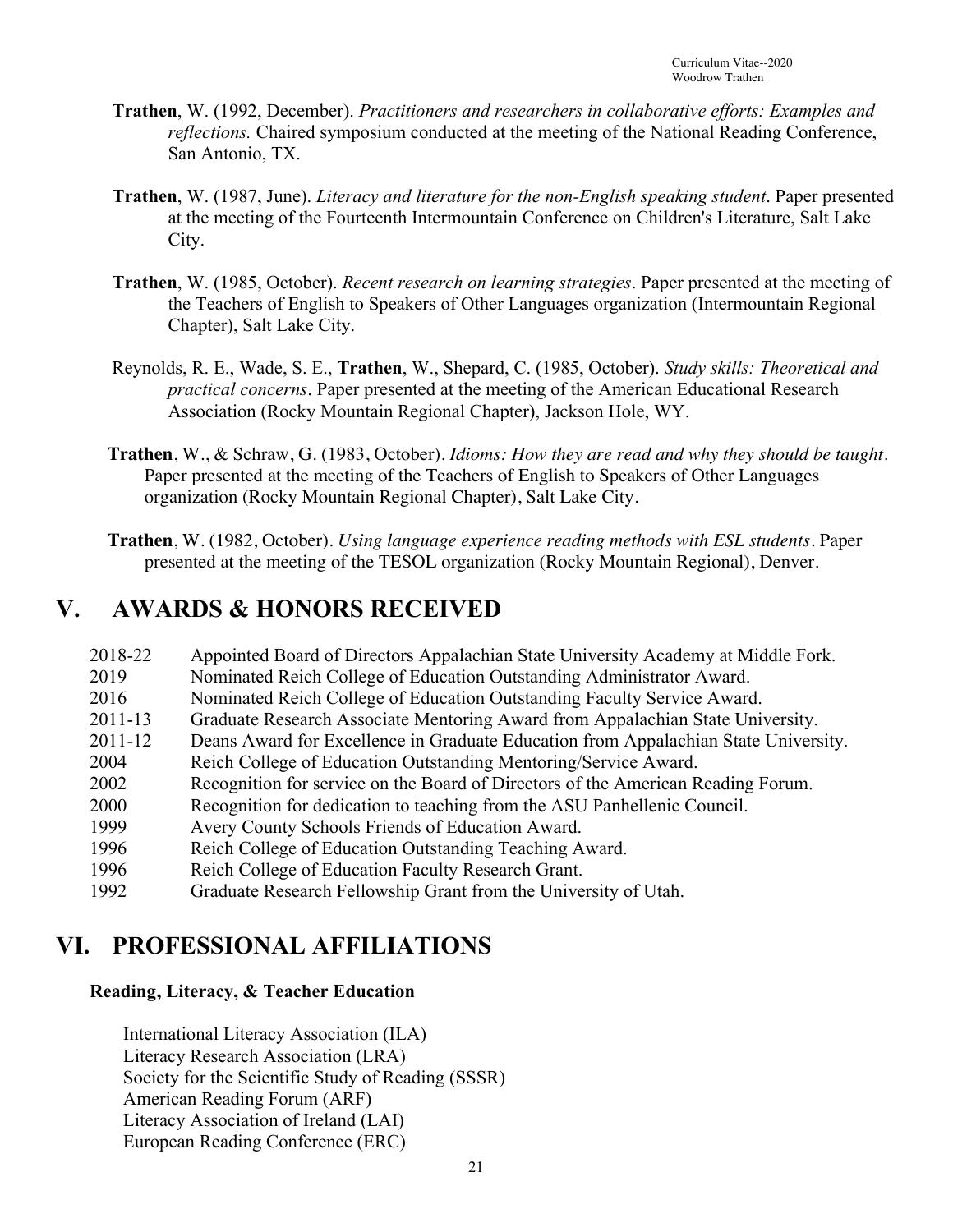Association of Literacy Educators and Researchers (ALER) American Educational Research Association (AERA) American Psychological Association (APA) National Council of Teachers of English (NCTE) Association of Teacher Educators (ATE) American Association of Colleges for Teacher Education (AACTE)

# **VII. UNIVERSITY TEACHING**

### **Appalachian State University**

| 2004 | Reich College of Education Outstanding Mentor |  |  |  |
|------|-----------------------------------------------|--|--|--|
|------|-----------------------------------------------|--|--|--|

1996 Reich College of Education Teacher of the Year

#### **Student Theses, Chaired & Directed:**

| Adrian Rice            | Ed.D. (in progress). Appalachian State University. Dissertation: Education in Poetry.                                                                                                                                           |  |  |
|------------------------|---------------------------------------------------------------------------------------------------------------------------------------------------------------------------------------------------------------------------------|--|--|
| Mary Goodson           | Ed/D. (in progress). Appalachian State University. Dissertation:                                                                                                                                                                |  |  |
| Nora Vines             | Ed.D. (2015). Appalachian State University. Dissertation: Identifying predictors of<br>young children's reading achievement.                                                                                                    |  |  |
| Nicole Schneider       | Ed.D. (2013). Appalachian State University. Dissertation: Reading fluency<br>assessment: The role of word-level automaticity.                                                                                                   |  |  |
| Mary Hendrix           | Ed.D. (2013). Appalachian State University. Dissertation: The relation of prosodic<br>reading to reading rate and other constructs of reading ability.                                                                          |  |  |
| Elizabeth Frye         | Ed.D. (2004). Appalachian State University. Dissertation: An analysis of reading<br>fluency: The role of word level automaticity and its relationship to other measures of<br>reading fluency with students in grades $3 & 4$ . |  |  |
| Laurie Palmer          | Ed.D. (2004). Appalachian State University. Dissertation: English-as-a-second<br>language students' acquisition of English orthography and its relationship to<br>reading performance.                                          |  |  |
| Kelley Steele          | Ed.D. (2000). Appalachian State University. Dissertation: A case study of the<br>reading practices of a fourth-grade class within a residential school for the deaf.                                                            |  |  |
| Martha Beasley         | Ed.D. (1997). Appalachian State University. Dissertation: Study of group<br>interactions and the effect on student motivation and morale.                                                                                       |  |  |
| <b>Hillary Simpson</b> | M.A. (2007). Appalachian State University. Thesis: Exploring vocabulary<br>instruction in at-risk first graders.                                                                                                                |  |  |
| Devery Mock            | M.A. (1996). Appalachian State University. Master's Thesis: The systematic<br>instruction of students with severe reading disabilities: Two case studies.                                                                       |  |  |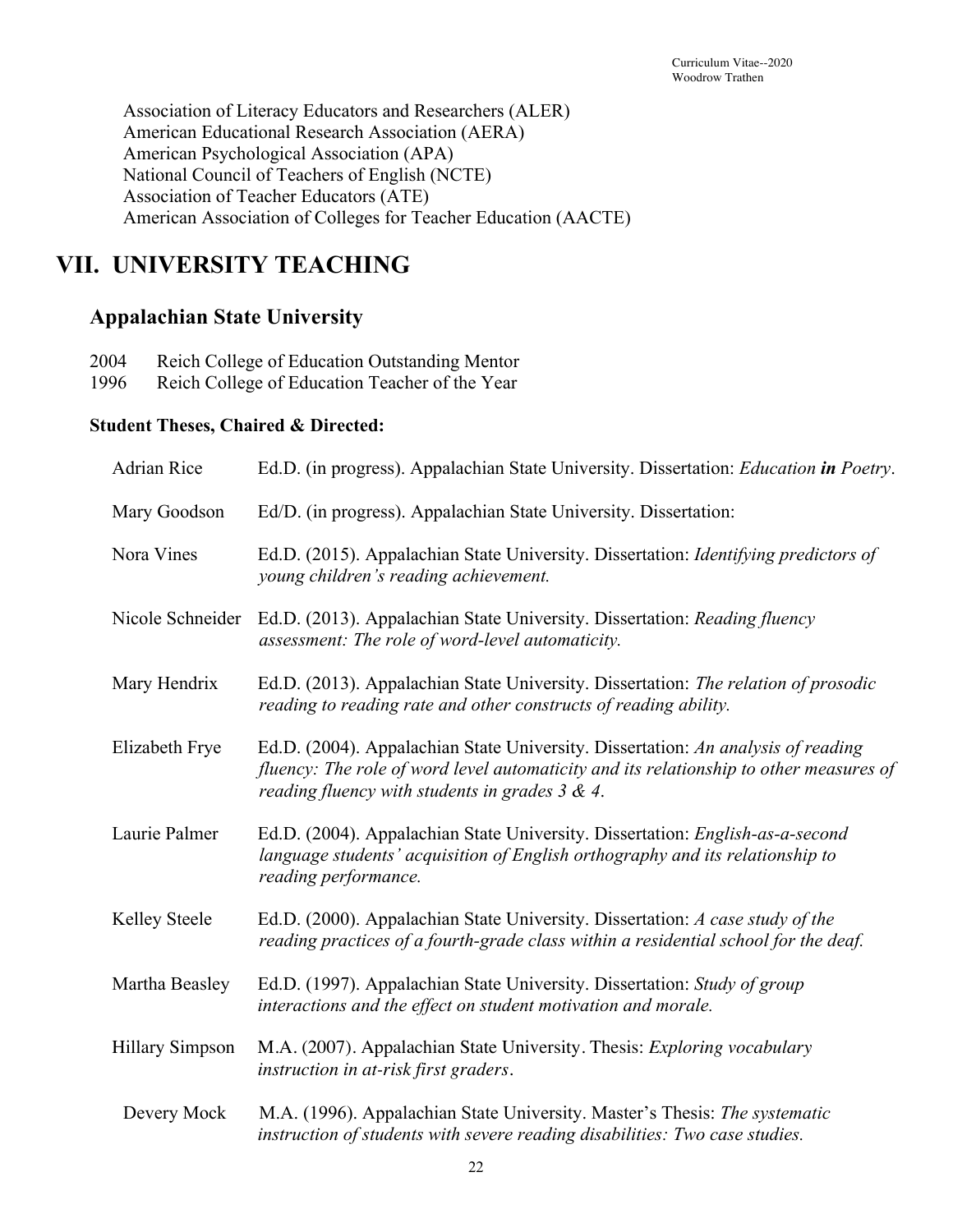#### **Student Theses, Committee Member:**

| <b>Ashley Pennell</b> | Ed.D. (in progress). Appalachian State University. Dissertation:                                                                                                                                                                                                                                                  |
|-----------------------|-------------------------------------------------------------------------------------------------------------------------------------------------------------------------------------------------------------------------------------------------------------------------------------------------------------------|
| <b>Brooke Hardin</b>  | Ed.D. (2018). Appalachian State University. Dissertation: How they do it:<br>Examining teachers' understandings and appropriations of instructional tools and<br>strategies learned in writing methods coursework.                                                                                                |
| Alison Wilson         | Ed.D. (2016). Appalachian State University. Dissertation: An examination of<br>differences between low- and average-achieving middle school readers on a set of<br>informal reading measures.                                                                                                                     |
| Amie Snow             | Ed.D. (2014). Appalachian State University. Dissertation: A comparative evaluation<br>of instructional levels determined by the text reading and comprehension (TRC)<br>assessment and the informal reading inventory. Received the Alice Naylor<br>Dissertation of the Year Award, Appalachian State University. |
|                       | James Bumgarner Ed.D. (2013). Appalachian State University. Dissertation: Case study of a literacy<br>staff development program: Change in pedagogical practices of two participating<br>teachers.                                                                                                                |
| Amy Williams          | Ed.D. (2010). Appalachian State University. Dissertation: A spelling-based<br>approach to word instruction for children with Down syndrome.                                                                                                                                                                       |
| Mary Timothy          | Ed.D. (2001). Appalachian State University. Dissertation: What do preservice<br>teachers learn from tutoring as an early field experience?                                                                                                                                                                        |
| Melvin Fogg           | Ed.D. (2000). Appalachian State University. Dissertation: The effects of Early Steps<br>training on first-grade teachers' beliefs about the classroom teaching of reading.                                                                                                                                        |
| <b>Bobbie Hayes</b>   | Ed.D. (1996). Appalachian State University. Dissertation: The effect of mediating<br>artifacts designed to promote metacognitive reflection on transfer in<br>the mathematical domain.                                                                                                                            |

### **Graduate Courses Taught at Appalachian State University:**

| <b>RE</b>     | 5040 | Teacher as Researcher (3 semester hours)                                 |
|---------------|------|--------------------------------------------------------------------------|
| <b>RE</b>     | 5100 | Teaching Beginning Reading $&$ Writing (3)                               |
| <b>RE</b>     | 5111 | Issues, Trends and Practices in Reading (3)                              |
| <b>RE</b>     | 5130 | Teaching the Language Arts (3)                                           |
| <b>RE</b>     | 5500 | Independent Study (1-4)                                                  |
| <b>RE</b>     | 5510 | Field Experiences in Teaching Reading (3)                                |
| <b>RE/SPE</b> | 5525 | Product of Learning (3)                                                  |
| <b>RE</b>     | 5530 | Selected Topics (1-4)                                                    |
| <b>RE</b>     | 5671 | Research in Current Literature in Reading (3)                            |
| <b>RE</b>     | 5710 | Seminar in Reading and Language Arts Research (3)                        |
| RE            | 5730 | Reading & Writing Instruction for Intermediate & Advanced Learners $(3)$ |
| <b>RE</b>     | 5760 | Adult Literacy Instruction (3)                                           |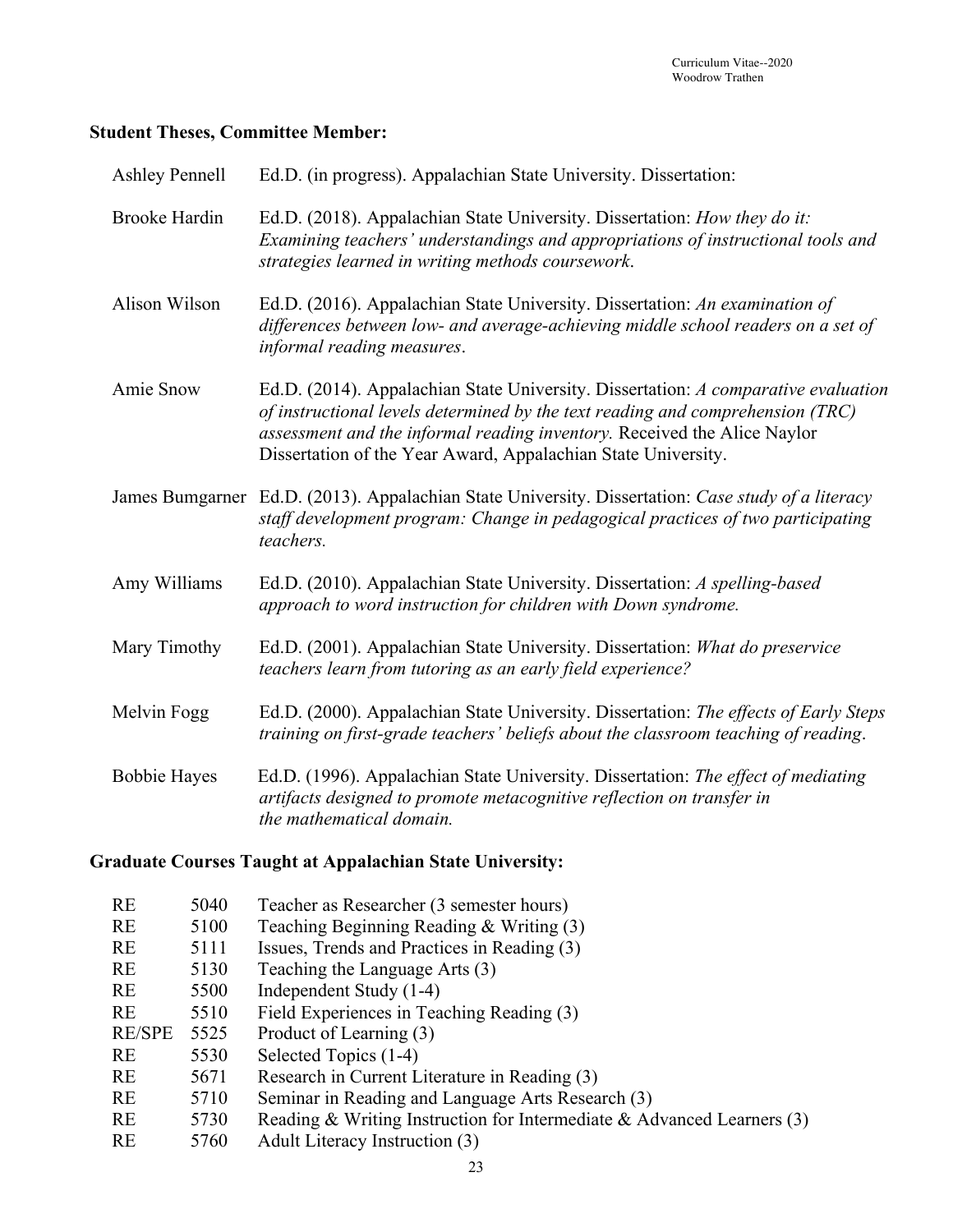| <b>RE</b>  | 5900 | Thesis $(1-4)$                                                      |
|------------|------|---------------------------------------------------------------------|
| <b>RE</b>  | 6120 | Psychological Processes in Reading (3)                              |
| <b>RE</b>  | 6568 | Language and Linguistics in Reading (3)                             |
| <b>RE</b>  | 7570 | Administering Reading/Language Arts Programs: The Research Base (3) |
| RE         | 7710 | Improving Reading/Language Arts Instruction in the Schools (3)      |
| <b>EDL</b> | 7011 | Multi-Disciplinary Seminar on Emerging Issues I (3)                 |
| <b>EDL</b> | 7199 | Research Seminar (1)                                                |
| <b>EDL</b> | 7500 | Independent Study for Doctoral Students (1-3)                       |
| <b>EDL</b> | 7999 | Dissertation (1-4)                                                  |
|            |      |                                                                     |

#### **Undergraduate Courses Taught at Appalachian State University:**

| 3030 | Foundations of Literacy (3)                                         |
|------|---------------------------------------------------------------------|
| 3142 | Language and Literature in the Elementary School (4)                |
| 3150 | Language Arts in the Middle Grades (3)                              |
| 3240 | World Literature for Children (3)                                   |
| 3500 | Independent Study (1-4)                                             |
| 3530 | Special Topics (1-4)                                                |
| 3850 | Literacy, Technology & Instruction $(3)$                            |
| 3900 | Principles of Reading Instruction for the Classroom Teacher (3)     |
| 4030 | Development of Literacy for Learning (3)                            |
| 4620 | Reading Instruction in the Middle/Junior and Senior High School (3) |
| 4630 | Reading in the Content Areas (2)                                    |
| 4640 | Workshop in Teaching Reading (2)                                    |
| 4650 | Linguistics and Reading (3)                                         |
| 4900 | Student Teaching Supervision (12)                                   |
| 3800 | Foundations of American Education (3)                               |
|      |                                                                     |

## **The University of Utah and Westminster College**

| Reading in the Content Area            |
|----------------------------------------|
| Introduction to the Study of Languages |
| Cognition and Instruction              |
| Introduction to Doctoral Studies       |
|                                        |

### **VIII.SERVICE**

#### **Appalachian State University**

|      | 2018-22 Serve Advisory Board for the Appalachian State University Academy at Middle Fork.        |
|------|--------------------------------------------------------------------------------------------------|
|      | 2016-21 Serve on Curriculum Team for Appalachian State University Academy at Middle Fork.        |
|      | 2014-21 Serve on Council of Chairs and on Executive Council (2018-2019).                         |
|      | 2018-20 Serve on Search Committee, Reading Education.                                            |
|      | 2019-20 Serve on Search Committee, Chairperson of Leadership and Educational Studies (LES).      |
| 2019 | Served on Search Committee, RCOE Communications Director.                                        |
| 2018 | Served on Search Committee, RCOE Partnership Director.                                           |
|      | 2014-18 Served on Peer Assisted Review Enterprise for Office of Research and Sponsored Programs. |
|      |                                                                                                  |

2016-17 Chaired Search Committee, Chairperson of Family and Child Studies (FCS).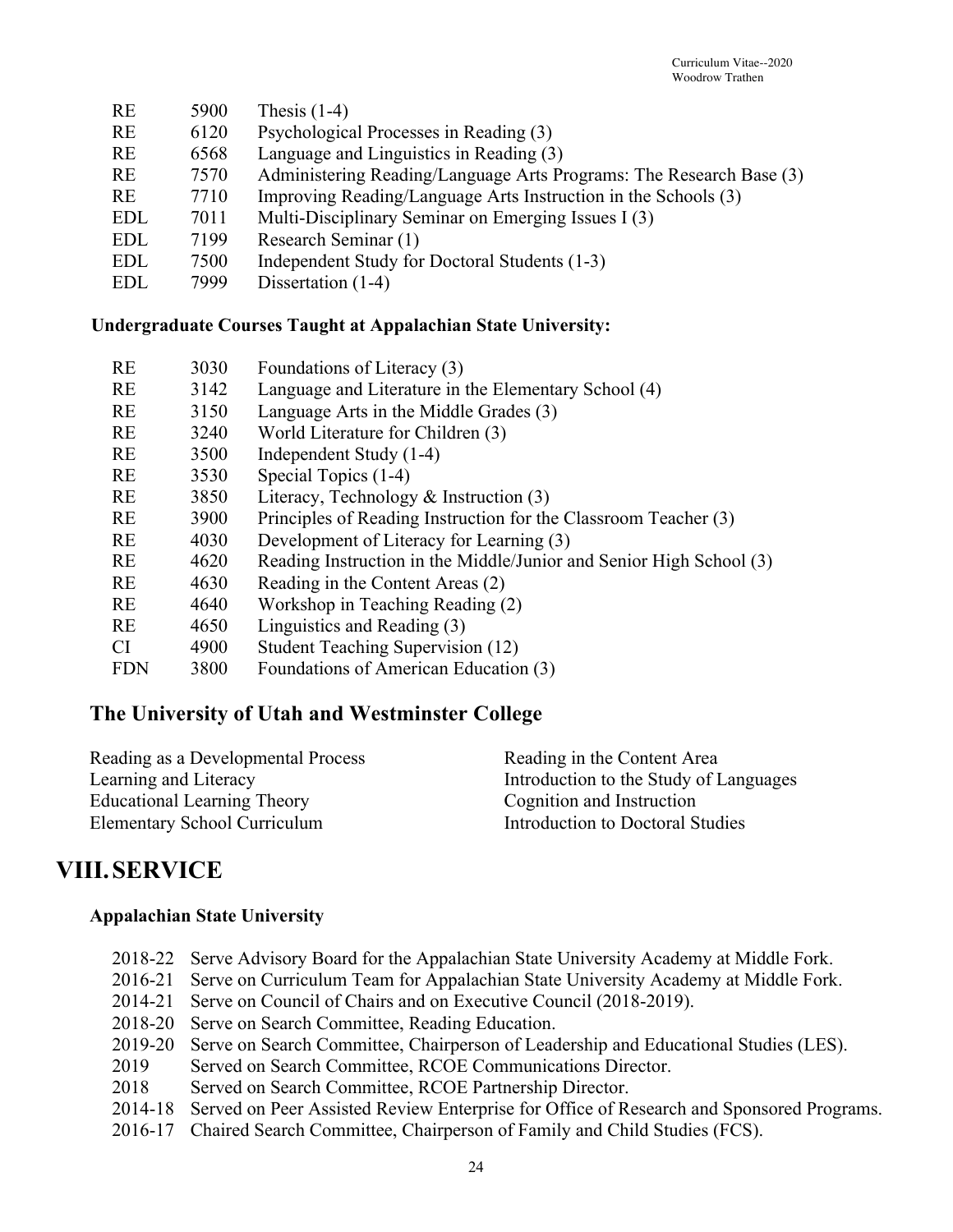- 2014-16 Served on Council on Teacher Education.
- 2013-16 Served on Search Committee, Reading.
- 2013-14 Chaired Search Committee, Director of Doctoral Program.
- 2012-13 Served on Search Committee, Dean RCOE.
- 2012-13 Served on Search Committee, Director of Doctoral Program.
- 2012 Hubbard Center Faculty Development Workshop: *Teaching with Blogs.*
- 2010-11 Served on Search Committee, Associate Dean RCOE.
- 2005-09 Served on University Research Council—elected.
- 2006-07 Served on the Task Force on ESL Programs at ASU—appointed by the Chancellor.
- 1999-04 Served on the Council on Teacher Education.
- 2002-03 Chaired Search Committee, Reading.
- 2000-01 Chaired Search Committee, Reading.
- 1997-98 Chaired Search Committee, Reading.

#### **Reich College of Education**

- 2014-21 Serve on Administrative Council.
- 2011-21 Serve on RCOE Assessment Committee.
- 2016-17 Served on Transition Team (for RCOE Dean)
- 2010-17 Served on the Program Policy Committee for the Doctoral Program.
- 2012-16 Served on NCATE Committee, Standard 1.
- 2012-16 Served on NCATE Committee, Standard 2.
- 1999-15 Served on the Graduate Studies Committee.
- 2000-14 Served on the Post Tenure Appeals Committee.
- 2012-14 Served on Faculty Teaching Evaluation Committee.
- 2013-14 Chaired Task Force Subcommittee on PDS and Partnership Relations
- 2010-11 Served on the RCOE Graduate Program Revision Committee.
- 2005-11 Served on Post Tenure Review Team.
- 2004-06 Chaired NCATE Committee, Standard 1.
- 2001-04 Served as Faculty Mentor for Linda Kucan.
- 2000-03 Served on RCOE Conceptual Framework Committee.
- 2000-02 Served on the ARTTA Steering Committee.
- 1997-02 Wrote grant, evaluation & report for Beech Mountain/ASU partnership.
- 1998-02 Advised ASU sorority.
- 2000-01 Chaired NCATE Committee, Standard 1.
- 2000-01 Served on the NCATE Steering Committee.
- 1995-01 Served on the Core Curriculum Committee.
- 1999-01 Served on the Core Advisor Board.
- 1995-00 Served on the Elementary Curriculum Upgrade Committee.
- 1998-00 Served on the Technology--Advanced Competencies Committee.
- 1999-00 Served on Post-Tenure Review Teams.
- 1998 Served on the Technology--Advanced Competencies Planning Committee.
- 1997 Helped author the Reich College of Education Partnership Grant (funded).
- 1996 Co-authored the BellSouth Technology Grant (not funded).
- 1996 Served on the Undergraduate Studies Committee.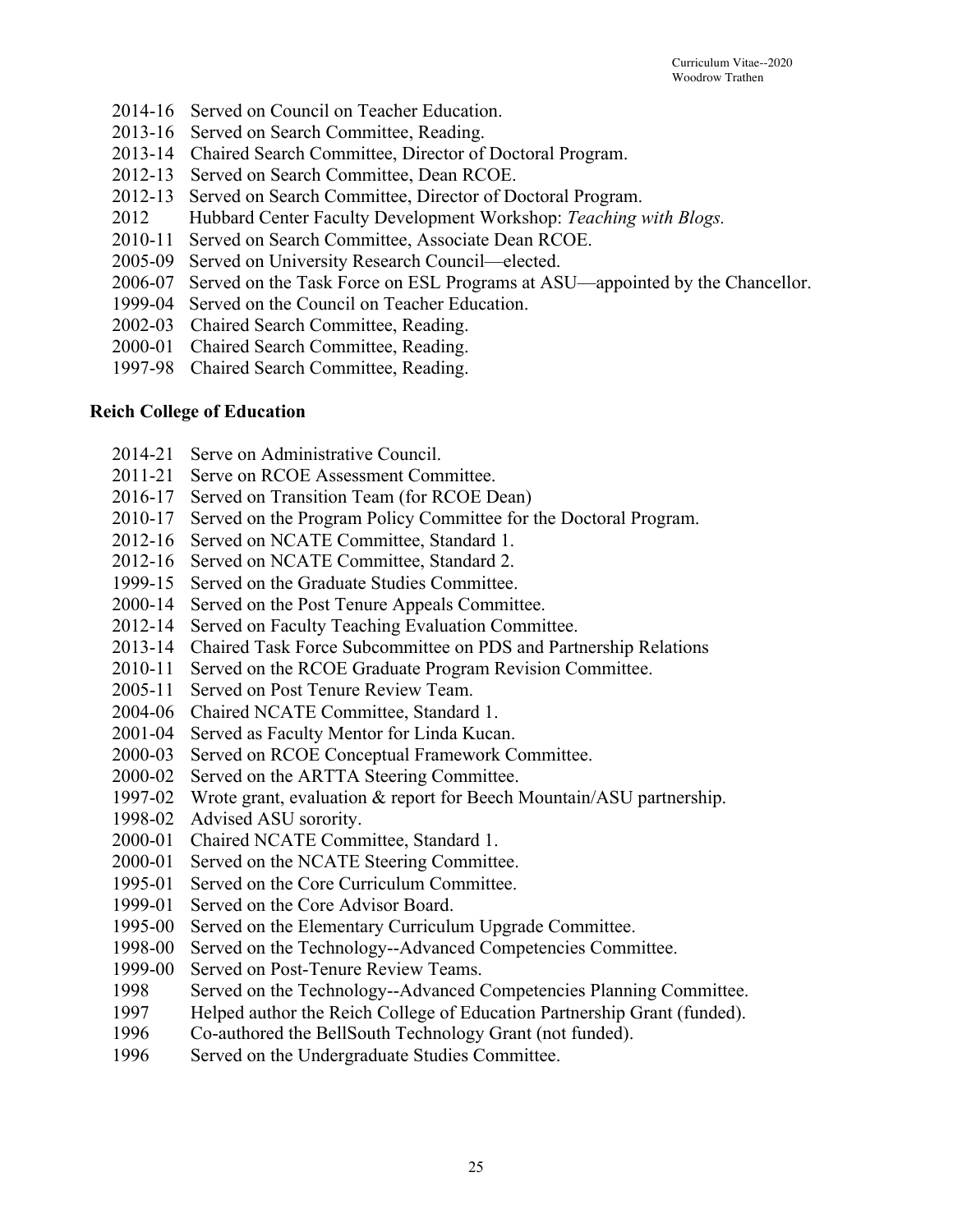#### **Department of Reading Education and Special Education**

- 2014-21 Serve as Chair of Reading Education and Special Education.
- 2013-21 Serve on RESE Promotion and Tenure Committee.
- 2010-21 Serve on RESE Web Site Committee.
- 2014-21 Co-Chair RESE Social Committee
- 2006-14 Served as Reading/Language Arts Program Director.
- 2010-14 Served as the Web Coordinator for RESE.
- 2005-14 Served on Reading/Language Arts Program PAC Committee.
- 2001-12 Served on the RESE/LRE Intra-Departmental Affairs Committee.
- 2005-08 Served on LRE Budget Committee.
- 2005-06 Co-wrote NCATE/DPI Program Area Report.
- 1998-04 Served as Reading/Language Arts Program coordinator.
- 2000-03 Served on the LRE Department Personnel Committee.
- 2000-03 Served on LRE Collaboration Committee.
- 1998-99 Served on the LRE Curriculum Development Committee.
- 1995-99 Served on the LRE Policies and Procedures Committee.
- 1994-95 Served on the LRE Peer Teaching Evaluation Committee.

#### **Reading Education and Language Arts Program**

- 1996-21 Chair 9 doctoral students' dissertations & 2 MA theses (committee member for 9 students).
- 2000-21 Coordinate comprehensive exams and product of learning portfolios for Reading/Language Arts Program.
- 2014-21 Create, evaluate, and maintain Xitracs sites for RESE.
- 2001-20 Create, design, maintain, evaluate, and revise Web-based courses for reading methods.
- 1994-17 Chaired over 250 Reading M.A. graduate students' committees.
- 2011-13 Created, evaluated, and maintained Tracdat site for Reading Education.
- 2010-11 Authored the NCATE/DPI report for the Reading/Language Arts program.
- 2005-06 Authored the NCATE/DPI report for the Reading/Language Arts program.
- 1999-04 Created, designed, maintained, evaluated, and revised a World Wide Web homepage for elementary education block courses.
- 1998-03 Chaired Reading & Language Arts Search Committee.
- 1998-03 Administratively coordinated graduate and undergraduate Reading/Language Arts programs.
- 1997-03 Administratively coordinated off-campus graduate Reading/Language Arts program.
- 2001 Authored the NCATE report for the Reading/Language Arts program.
- 1999-00 Served on the Campbell/Price Symposium committee.
- 1995-00 Coordinated the design and development of undergraduate elementary education curriculum.
- 1995-99 Created, designed, and maintained with Gary Moorman a World Wide Web resource page for content area reading methods courses.
- 1999 Authored the rationale for the Advanced Master's Degree in Reading Education.
- 1995-98 Served on the Reading/Language Arts Program Graduate Student Recruitment committee.
- 1997 Coordinated and Chaired the Uberto Price Reading Symposium.
- 1995-97 Coordinated comprehensive exams for Masters in Reading and Language Arts. Organized and scheduled Friday research seminars.
- 1996-97 Coordinated student placement and evaluation, tutoring field-experience, and teacher-faculty interaction in the yearlong elementary block.
- 1996 Co-authored NCATE report for Reading/Language Arts program.
- 1994-95 Served on the Diversity in Higher Education committee.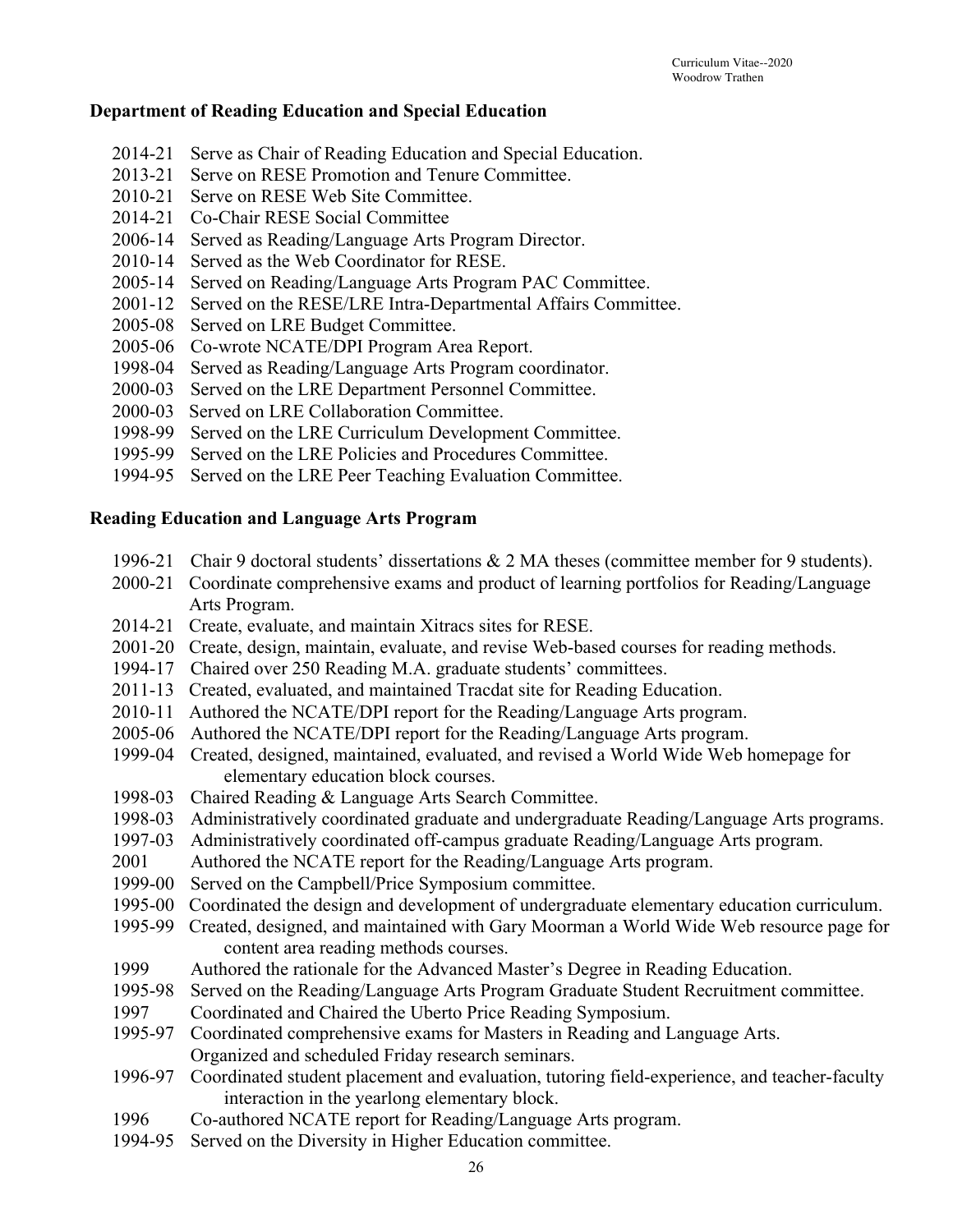|  | Served on the Comprehensive Exams committee. |
|--|----------------------------------------------|
|  |                                              |

1993-94 Collaborated with Gary Moorman to redesign the RE 4620 and RE 4630 courses.

#### **Community**

- 2018-22 Assist Appalachian State University Academy at Middle Fork in all areas (K-5).
- 2016-21 Conduct Reading and Language Arts in-service for Winston-Salem/Forsyth County Schools.
- 1996-21 Conduct Reading and Language Arts in-service for Watauga County School District (K-8).
- 2014-18 Conducted Reading & Language Arts in-service for Alleghany County School District (K-8).
- 2012-18 Conduct Reading and Language Arts in-service for Avery County School District (K-8).
- 2009-15 Consulted with Yadkin County Schools for reading/language arts instruction (K-3).
- 2002-07 Served as instructional advisor to Northwestern North Carolina Best Practices Center: Teaching Students with Disabilities to Read and Write (Watauga County Schools Center) http://www.ncsip.org/northwestern.html
- 2004-07 Assisted Alleghany County School District (High School) with faculty development, part of the NCQuest grant activity.
- 2005-06 Assisted Hickory City Public Schools with faculty development—vocabulary development with ESL.
- 1997-05 Assisted Avery County School District in curriculum development and alignment and deliver professional development, in-service sessions.
- 1996-00 Assisted Burke County School District in designing and implementing in-service reading comprehension strategies workshops and spelling instruction workshops.
- 1999-00 Assisted Beech Mountain School in writing a report for the 2000 Title I Distinguished School Award. This report led to Beech Mountain School being selected as one of four Title I Distinguished Schools in North Carolina.
- 1994-99 Assisted Watauga County School District in developing a district-wide assessment and curriculum for K-5 and 6-9 Reading and Language Arts. Participated in grant development.
- 1997-99 Assisted Winston-Salem/Forsyth School District in designing and implementing in-service reading comprehension strategies and assessment workshops.
- 1996 Met with the Department of Public Instruction on reading language arts curriculum revisions for the state curriculum guides.

#### **Professional Organizations**

2017 Served as reviewer for *Reading Psychology*. 2005-16 Served on editorial board of *Journal of Literacy Research* (LRA). 2013-16 Served as discussant for American Reading Forum (ARF). 2010-13 Served as reviewer for *Reading and Writing: An Interdisciplinary Journal*. 2000-08 Served as reviewer for *Yearbook of the American Reading Forum* (ARF). 2007 Served as reviewer for *Educational Psychologist* 2007 Organized symposium for the meeting of the European Reading Conference (ERC). 2006 Served as Program Chair for the American Reading Forum (ARF). 2001-05 Served as editor of the *Yearbook of the American Reading Forum* (ARF). 2001-05 Chaired editorial advisory committee for American Reading Forum (ARF). 2001-05 Chaired publications committee for American Reading Forum (ARF). 2005 Organized panel for the meeting of the American Reading Forum (ARF). 2004 Organized symposium for the meeting of the National Reading Association (NRC). 2003 Organized panel for the meeting of the American Reading Forum (ARF).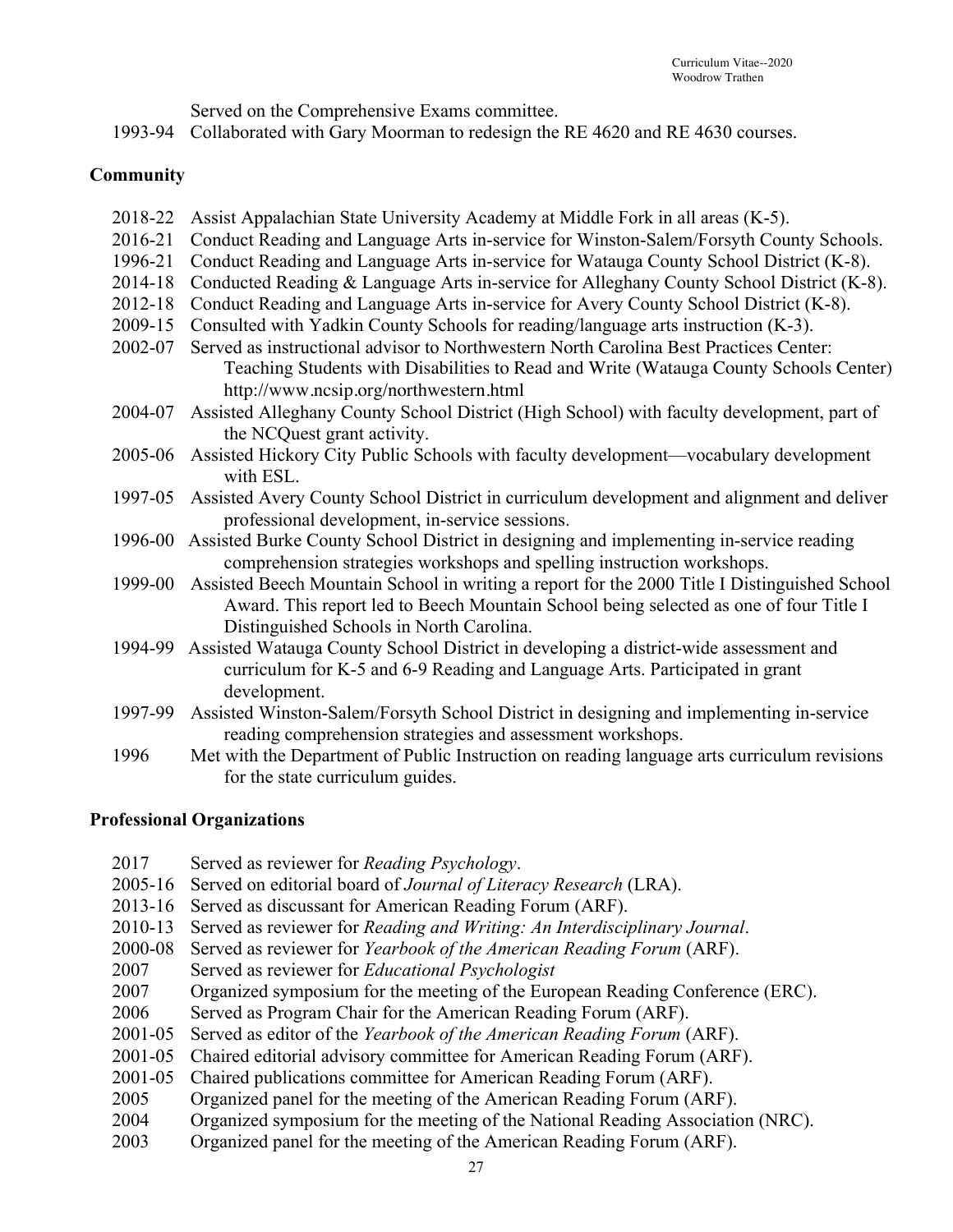- 2002 Served as Program Chair for American Reading Forum (ARF).
- 1999-02 Served on the Board of Directors of the American Reading Forum (ARF).
- 2001-02 Served as Vice Chair of the ARF Board of Directors.
- 1996-01 Organized symposia for the meeting of the American Reading Forum (ARF).
- 1992/00 Organized symposia for the meeting of the National Reading Conference (NRC).
- 1994-99 Served on editorial board of *Reading Psychology: An International Journal*.
- 1998 Served as discussant for papers session for the meeting of the NRC, Austin, TX.
- 1990-97 Served as conference proposal reviewer for Division C, Learning and Instruction, American Educational Research Association (AERA).
- 1995-96 Organized and chaired symposia for the meeting of AERA.
- 1994 Organized a symposium for the meting of the College Reading Association. Chaired a papers session for the meeting of the College Reading Association.
- 1988-94 Served as conference proposal reviewer for Text Design and Learner Strategy SIG, AERA.
- 1989-91 Served as conference proposal reviewer for the National Reading Conference.

### **IX. RESEARCH INTERESTS**

My research interests primarily have revolved around instructional issues concerned with teaching children beginning reading and writing processes and comprehension strategies; issues concerned with theoretical foundations of reading processes, assessment, instructional strategies, and use of new technologies; and issues concerned with teacher development in teacher education programs. These three research areas are described in more detail below.

#### **Instructional Research**

I am currently engaged in a line of research with Darrell Morris and other colleagues that focuses on establishing reading fluency data (reading rates) for students in grades 1-8 and establishes early predictive assessments in grades K-3. We published three papers from these data (longitudinal data set 1) and four papers from a second set of data (longitudinal data set 2) and two other papers from data sets 3 and 4. For the first data set, we followed 250 students as they progressed from second to sixth grade. In January, February and March we tested each child in the study using IRI passages, a word recognition list (flash), and a developmental spelling inventory. With these data we track growth across grades and set normative reading rate means for grade levels and for sub-groups. In the second data set, we assessed approximately 300 students in kindergarten and first grade (Watauga and Yadkin school districts) and then followed these students through graduation from third grade. The purpose of this study was to compare our assessment program with one that is currently being used by most schools across the country—DIBELS. These data were analyzed for developmental trends in fluency and reading rate over time. In a related study with Carla Meyer, Darrell Morris, and others we have collected reading assessment data from approximately 100 low performing students (grades 4 through 7) in Alleghany County. We use these data to examine performance profiles of these students; the first of several papers from these data was published. Several doctoral students have also worked with us on these research issues, resulting in dissertation research and several publications with students.

Beth Fry and I have worked on several projects with graduate students. In one project, we helped Kelly Wilson integrate technology and writing into her social studies curriculum. We have published two papers about this project. We also collaborated with Dave Koppenhaver to publish an instructional article about incorporating Internet research and Blog publishing with teaching. Beth and I collaborated with Bob Schlagal to produce an article about incorporating informational poetry into content area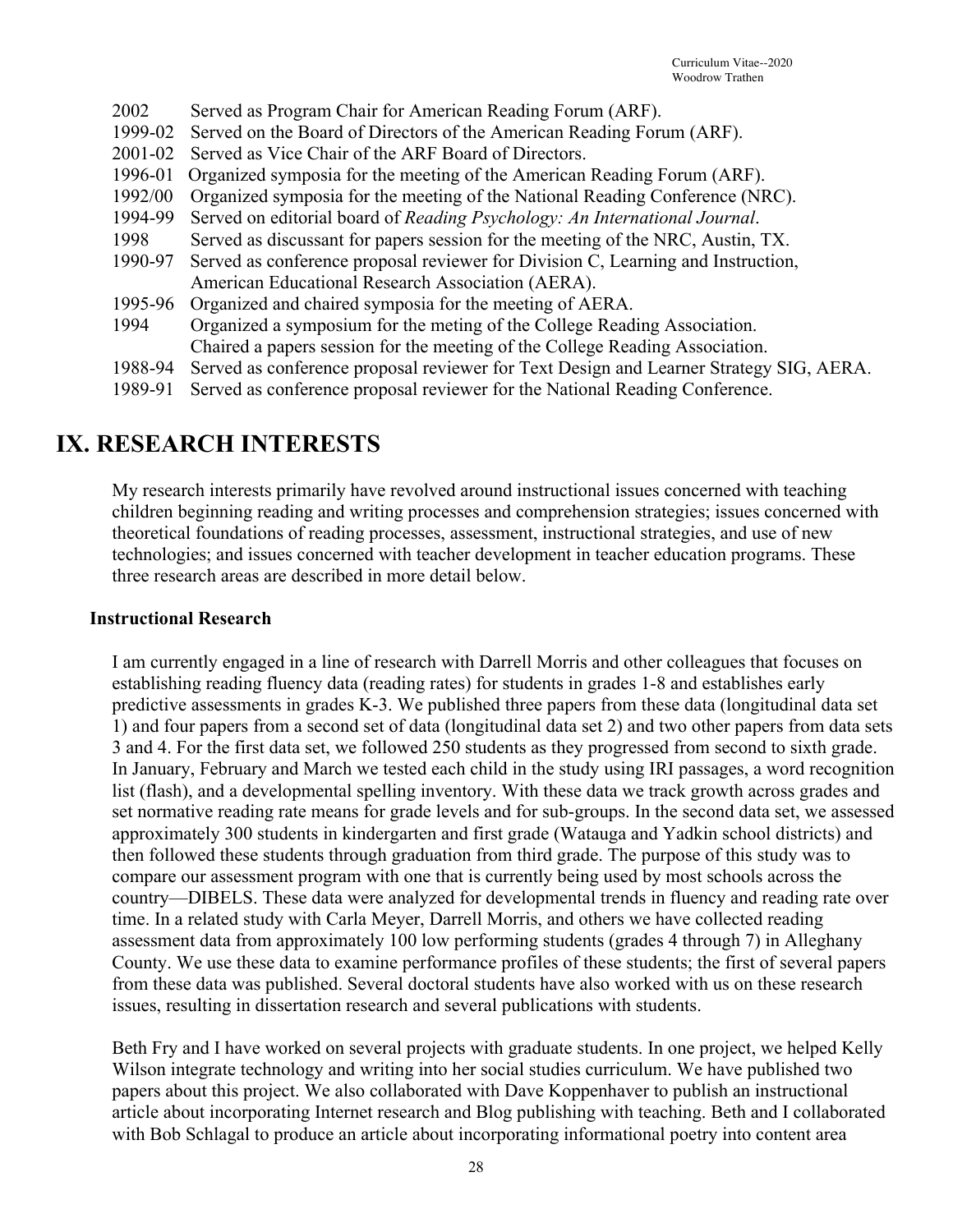learning. There will be several other articles we write on this topic. Beth, Omer Ari and I are working with a second grade teacher (Katie Blackburn) to examine how writing informational poetry in science will enhance learning—our manuscript is almost complete. We also are constructing resource materials that are accessible on the World Wide Web. Beth and I are collaborating with teachers to write several articles about how these teachers have incorporated process writing and writing workshop into their classrooms. Adrian Rice and I are exploring poetry as a tool to engage students in close reading, what we prefer to call deep reading. We are also entertaining the possibility of writing a manuscript on the teaching of poetry.

I also am engaged in a line of research, with Darrell Morris and Bob Schlagal, investigating students' orthographic knowledge and the role it plays in beginning reading instruction. In one project we are interested in determining the effect of matching spelling instruction to students' developmental levels of orthographic knowledge. We think the primary factor in students' successes with spelling instruction is a foundation of orthographic knowledge that allows students to understand new principles of English orthography. The results of this project will have instructional implications for the teaching of spelling in elementary school classrooms. Bob Schlagal and I have written review papers of spelling instruction in the United States. In collaboration with Stamey Carter (Title One reading teacher) we developed spelling curricula for Watauga County schools, and we are implementing differentiated spelling instruction in classrooms in Watauga and Avery County schools. In addition, I am working with Laurie Palmer (I chaired her dissertation) to write several articles based on her dissertation research. One article with Bob Schlagal will report on the reliability and validity of a spelling assessment we used with ESL students in elementary schools. Another article will report on the findings that ESL students learn English orthography in the same developmental patterns as native English speakers, a finding that is consistent across different language backgrounds of ESL students. Finally, we are collecting spelling data from ESL students, who participated in Laurie's study, three years later. We will analyze growth patterns in these students' performances on the developmental spelling instrument.

Several projects focus on vocabulary instruction. In an early project Jan Dole and I, in collaboration with Chris Sloan (high school English teacher), developed a technique for teaching vocabulary development in the context of reading a novel. We implemented this technique in a high school classroom. In a related project, Linda Kucan and I have conducted a case study of four high school teachers in different content areas who have incorporated vocabulary instruction into their daily curriculum. A science educator, Bill Straits, has collaborated with us on a paper that documents what one high school science teacher has done with vocabulary instruction in her biology class.

Jan Dole, Kathleen Brown, and I have investigated the teaching of reading strategies to at-risk fifth graders in a public school. We developed a strategy instruction model based on Palinscar and Brown's work with reciprocal teaching, and we contrasted this instruction with successful teacher-directed prereading instruction and with traditional basal instruction. We taught all three of these methods for approximately five weeks and compared the effectiveness of the instruction in terms of students' comprehension scores. We found that the strategy instruction group outperformed the other two, especially when we tested for transfer of the instruction to a new reading situation. However, we noticed in the course of the study that not all of the children in the strategy instruction group benefited from the instruction. The class as a whole did very well on the comprehension measures, but there were a few students who seemed to flounder with this instruction. That led us to examine the strategy instruction group more closely. We conducted a case analysis of two students in this group, one who benefited from the instruction and one who did not. From the data, it appeared the strategy instruction benefited one student because it replaced a rather ineffective comprehension strategy she had been using. But, for the other student it replaced a very effective comprehension strategy that she had been using. This student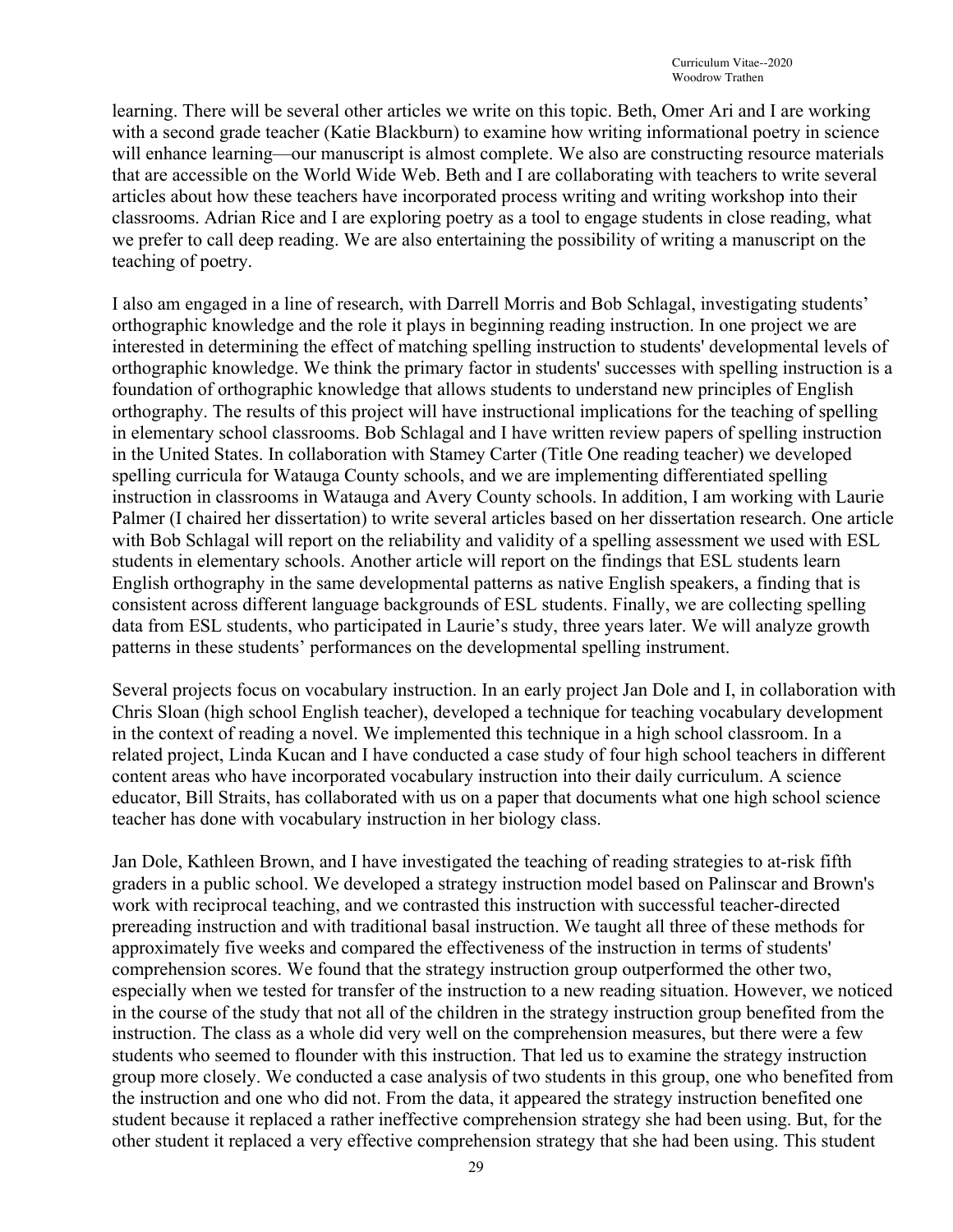saw little value in these new strategies and resisted using them. From these analyses we concluded that the success of any kind of classroom instruction is partially determined by individual students' mediation of that instruction, and that individual student differences necessitate the use of a variety of instructional techniques in any given class.

#### **Theoretical Foundations**

At the theoretical level I am currently involved in a number of literature review projects. Bob Schlagal and I examined the research in spelling. I also reviewed the theoretical definitions of literacy, which resulted in a paper with Michael Dale. In addition, Bill Blanton, Gary Moorman and I produced an extensive review of telecommunications technology in education. This review was published in AERA's Review of Research in Education.

Besides the review projects, I am interested in comparing our timed word recognition task with the Test of Word Reading Efficiency (TOWRE); this project is in the data analysis stage. Two other projects involve reading assessment. One is the comparison of different rates of timed presentation for our assessment of automatic word recognition to determine the optimum rate of presentation of this instrument—this work builds on Nicole Schneider's dissertation. The second involves an analysis of measures of reading fluency, highlighting reading rate as a valid proxy measure for fluency—builds on Mary Hendrix's dissertation. Also, I have engaged in other basic research studies. Ralph Reynolds and I, along with others, have investigated cognitive processes that affect strategic reading for comprehension and learning from text, such as identifying and attending to important text information. We have conducted a number of studies demonstrating that when readers focus their attention on certain text information they tend to comprehend and learn that information. We called this cognitive reading strategy the selective attention strategy. Our research findings suggest that this strategy is actually composed of many different substrategies that individual readers may use in different combinations, depending on the nature of the reading task. In addition, readers' uses of these strategies are influenced by a number of variables such as their prior knowledge, the task demands, and text factors. Our recent work involves examining whether readers can use these reading strategies flexibly as the demands of the reading task change. As part of this research, I have focused on the role text headings play in directing readers' attention to text content. I found that specific headings induce readers to attend to particular segments of text, whereas general headings do not. Students' recall of information seems to be affected by text headings as well.

Suzanne Wade and I applied the information about general reading strategies from the research with Dr. Reynolds to a specific learning situation--studying a textbook chapter for an exam. We first investigated whether students who underlined text or took notes while studying would learn more information than students who did not. We found these study strategies by themselves did not predict learning. We interpreted these results to mean that effective studying involves far more than simply noting information that is thought to be important; students use a number of different yet effective study strategies; i.e., not everyone is a note taker. These results led us to ask new research questions about the overall metacognitive strategies that studiers employ. Drawing on the notion that a complex strategy is composed of substrategies, Dr. Wade and I, in collaboration with Gregory Schraw, investigated the study strategies students use as they study for a test. A common assumption in study skills courses is that there is one best way to study. We found that students varied in their approaches to studying, yet most approaches, though different, were equally effective for accomplishing the task. As part of our research, we produced a descriptive account of the study strategies we encountered students using. An important outcome of this research was an understanding that study strategies are composed of multiple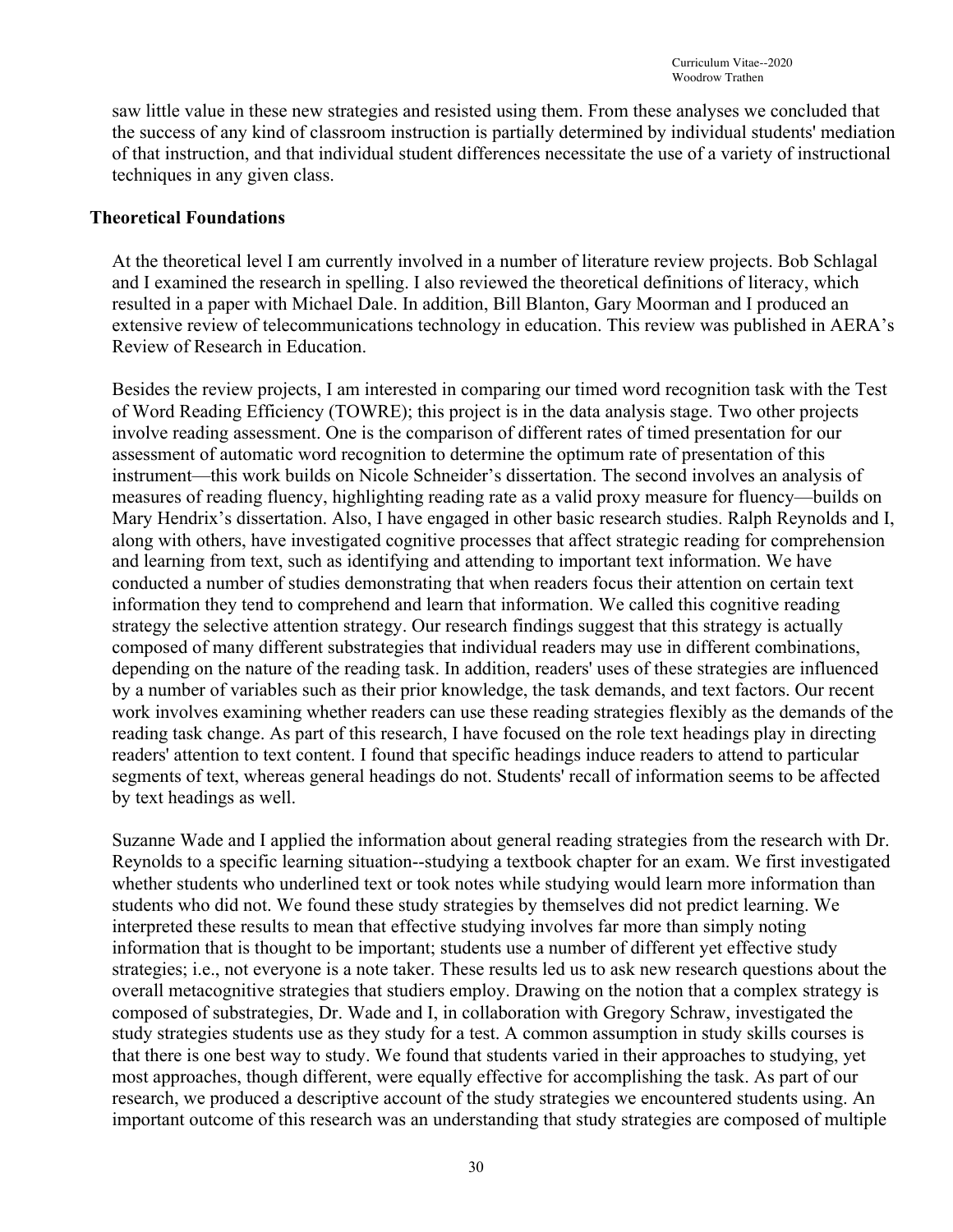substrategies configured in many different ways and that as study task demands change so will the configurations of the strategies.

#### **Teacher Development in Teacher Training Programs**

In collaboration with Pam Schram and others, we investigated the impact of integrating public school field experiences with university methods classes. Of particular focus were preservice teachers' understandings about teaching, classroom teachers' conceptions of effective teaching, and the development of collaborative relations between public schools and the university as partnerships are formed. In addition, we investigated the impact of these efforts on public school students' attitudes and performance. Figuring out how to measure the impact of these partnership relations on the complex social settings of public schools and universities is still of interest.

Jan Dole and I, in collaboration with others, explored the effect of collaborative research on teachers' and researchers' conceptual development and change. In our study we found several key issues that seem to define effective collaborative efforts, which lead to the conceptual development of the participants in collaborative efforts. Since coming to Appalachian State University, I have been involved in a collaborative research effort exploring alternative structures for the student teaching internship. We developed a structure where students are placed in the same classroom for their internship and their student teaching. In addition we are exploring the various uses of technology as part of teacher training. One consideration in this line of research is the impact of telecommunications on the conceptual development of preservice teachers. Bob Schlagal, Bill Blanton, and I reported on these efforts in the *Journal of Teacher Education*. A focused interest of mine in this project was the development of an apprenticeship model of teacher training. Bob Schlagal and I have assigned students in our reading methods course to tutor at-risk readers in one-to-one instructional settings. These sessions afforded us the opportunity to connect in-class theory and discussion about reading processes and instructional practice with real instructional episodes. Telecommunications technologies provide students the opportunity to share insights and examine teaching techniques associated with their tutoring experiences.

In another research project with Gary Moorman and others, we investigated college students' uses of telecommunications as part of methods courses. We linked students in our methods courses at Appalachian State University with students in similar methods courses at six other universities. Using social media, students across institutions discussed class topics and general education issues. We examined the nature of these conversations and the structural factors that enhanced and impeded such conversations. In particular we were interested in determining the types and utility of dialogue that students engaged in when using social media as a way to communicate. That project is reported in the *Journal or Reading Research and Instruction*.